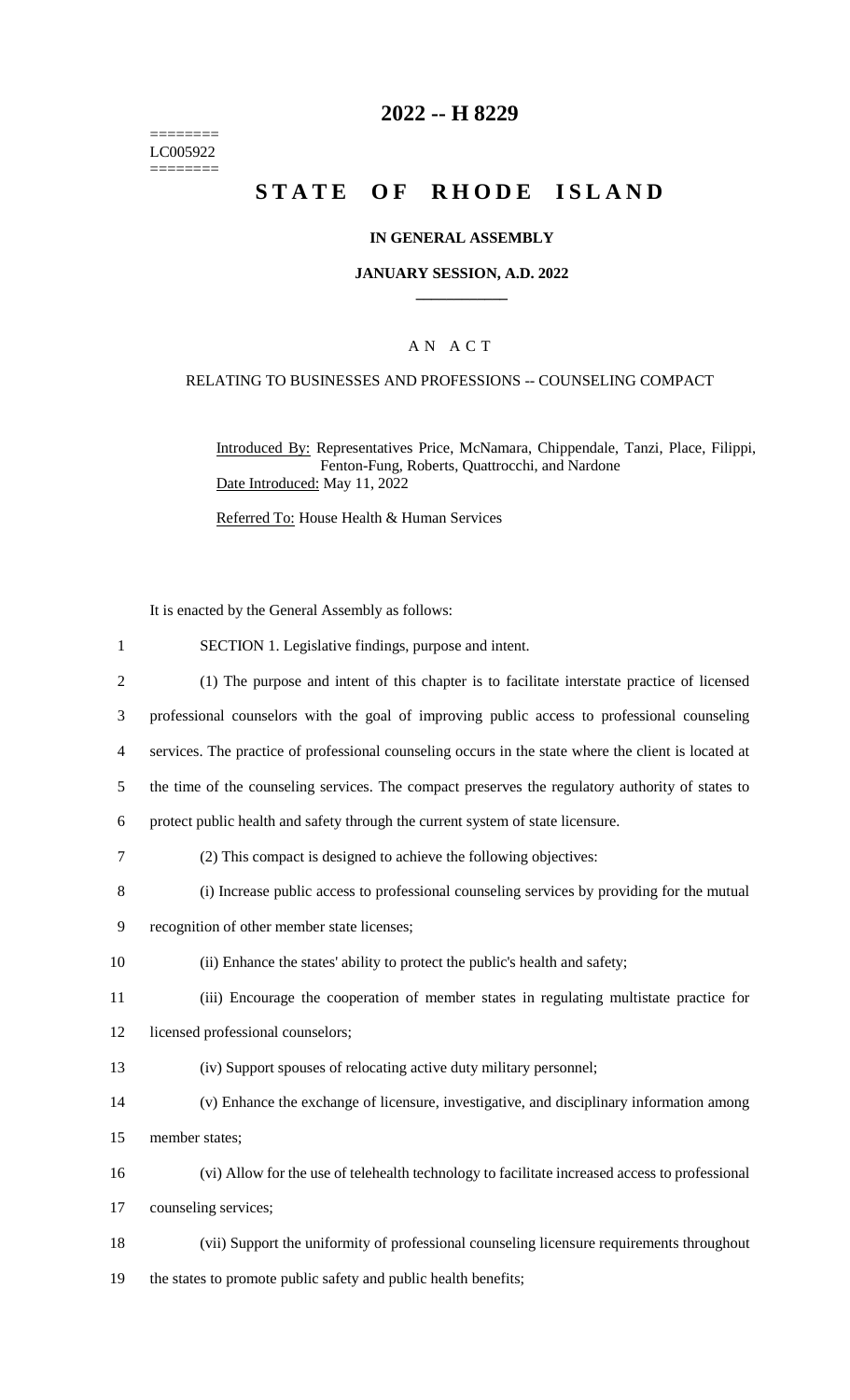| $\mathbf{1}$   | (viii) Invest all member states with the authority to hold a licensed professional counselor            |
|----------------|---------------------------------------------------------------------------------------------------------|
| $\overline{2}$ | accountable for meeting all state practice laws in the state in which the client is located at the time |
| 3              | care is rendered through the mutual recognition of member state licenses;                               |
| 4              | (ix) Eliminate the necessity for licenses in multiple states; and                                       |
| 5              | (x) Provide opportunities for interstate practice by licensed professional counselors who               |
| 6              | meet uniform licensure requirements.                                                                    |
| 7              | SECTION 2. Title 5 of the General Laws entitled "BUSINESSES AND PROFESSIONS"                            |
| 8              | is hereby amended by adding thereto the following chapter:                                              |
| 9              | <b>CHAPTER 39.2</b>                                                                                     |
| 10             | <b>COUNSELING COMPACT</b>                                                                               |
| 11             | 5-39.2-1. Short title.                                                                                  |
| 12             | This chapter shall be known and may be cited as the "Counseling Compact".                               |
| 13             | 5-39.2-2. Definitions.                                                                                  |
| 14             | For purposes of this compact, the following terms shall have the following meanings:                    |
| 15             | (1) "Active duty military" means full-time duty status in the active uniformed service of               |
| 16             | the United States, including members of the National Guard and Reserve on active duty orders            |
| 17             | pursuant to 10 U.S. C. chapters 1209 and 1211.                                                          |
| 18             | (2) "Adverse action" means any administrative, civil, equitable or criminal action permitted            |
| 19             | by Rhode Island law which is imposed by a licensing board or other authority against a licensed         |
| 20             | professional counselor, including actions against an individual's license or privilege to practice such |
| 21             | as revocation, suspension, probation, monitoring of the licensee, limitation on the licensee's          |
| 22             | practice, or any other encumbrance on licensure affecting a licensed professional counselor's           |
| 23             | authorization to practice, including issuance of a cease and desist action.                             |
| 24             | (3) "Alternative program" means a non-disciplinary monitoring or practice remediation                   |
| 25             | process approved by a professional counseling licensing board to address impaired practitioners.        |
| 26             | (4) "Continuing competence or continuing education" means a requirement, as a condition                 |
| 27             | of license renewal, to provide evidence of participation in, and/or completion of, educational and      |
| 28             | professional activities relevant to practice or area of work.                                           |
| 29             | (5) "Counseling compact commission" or "commission" means the national administrative                   |
| 30             | body whose membership consists of all states that have enacted the compact.                             |
| 31             | (6) "Current significant investigative information" means:                                              |
| 32             | (i) Investigative information that a licensing board, after a preliminary inquiry that includes         |
| 33             | notification and an opportunity for the licensed professional counselor to respond, if required by      |
| 34             | Rhode Island law, has reason to believe is not groundless and, if proved true, would indicate more      |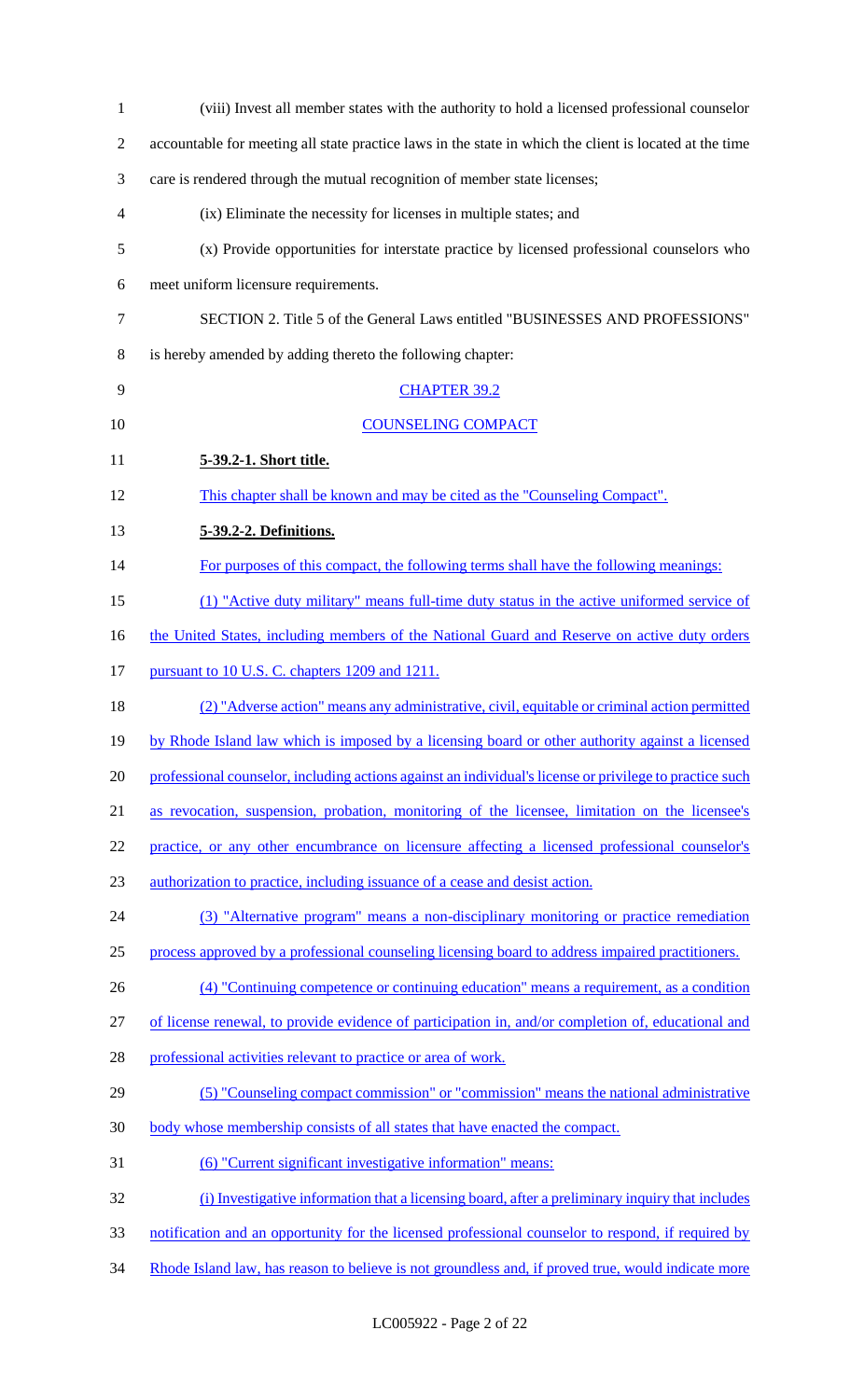1 than a minor infraction; or

| $\mathbf{2}$     | (ii) Investigative information that indicates that the licensed professional counselor               |
|------------------|------------------------------------------------------------------------------------------------------|
| 3                | represents an immediate threat to public health and safety regardless of whether the licensed        |
| 4                | professional counselor has been notified and had an opportunity to respond.                          |
| 5                | (7) "Data system" means a repository of information about licensees, including, but not              |
| 6                | limited to, continuing education, examination, licensure, investigative, privilege to practice and   |
| $\boldsymbol{7}$ | adverse action information.                                                                          |
| $8\,$            | (8) "Encumbered license" means a license in which an adverse action restricts the practice           |
| $\mathbf{9}$     | of licensed professional counseling by the licensee and said adverse action has been reported to the |
| 10               | <b>National Practitioners Data Bank (NPDB).</b>                                                      |
| 11               | (9) "Encumbrance" means a revocation or suspension of, or any limitation on, the full and            |
| 12               | unrestricted practice of licensed professional counseling by a licensing board.                      |
| 13               | (10) "Executive committee" means a group of directors elected or appointed to act on                 |
| 14               | behalf of, and within the powers granted to them by, the commission.                                 |
| 15               | (11) "Home state" means the member state that is the licensee's primary state of residence.          |
| 16               | (12) "Impaired practitioner" means an individual who has a condition(s) that may impair              |
| 17               | their ability to practice as a licensed professional counselor without some type of intervention and |
| 18               | may include, but are not limited to, alcohol and drug dependence, mental health impairment, and      |
| 19               | neurological or physical impairments.                                                                |
| 20               | (13) "Investigative information" means information, records, and documents received or               |
| 21               | generated by a professional counseling licensing board pursuant to an investigation.                 |
| 22               | (14) "Jurisprudence requirement" means the assessment of an individual's knowledge of                |
| 23               | the laws and rules governing the practice of professional counseling in a state.                     |
| 24               | (15) "Licensed professional counselor" means a counselor licensed by a member state,                 |
| 25               | regardless of the title used by that state, to independently assess, diagnose, and treat behavioral  |
| 26               | health conditions.                                                                                   |
| 27               | (16) "Licensee" means an individual who currently holds an authorization from the state to           |
| 28               | practice as a licensed professional counselor.                                                       |
| 29               | (17) "Licensing board" means the agency of a state, or equivalent, that is responsible for           |
| 30               | the licensing and regulation of licensed professional counselors.                                    |
| 31               | (18) "Member state" means a state that has enacted the compact.                                      |
| 32               | (19) "Privilege to practice" means a legal authorization, which is equivalent to a license,          |
| 33               | permitting the practice of professional counseling in a remote state.                                |
| 34               | (20) "Professional counseling" means the assessment, diagnosis, and treatment of                     |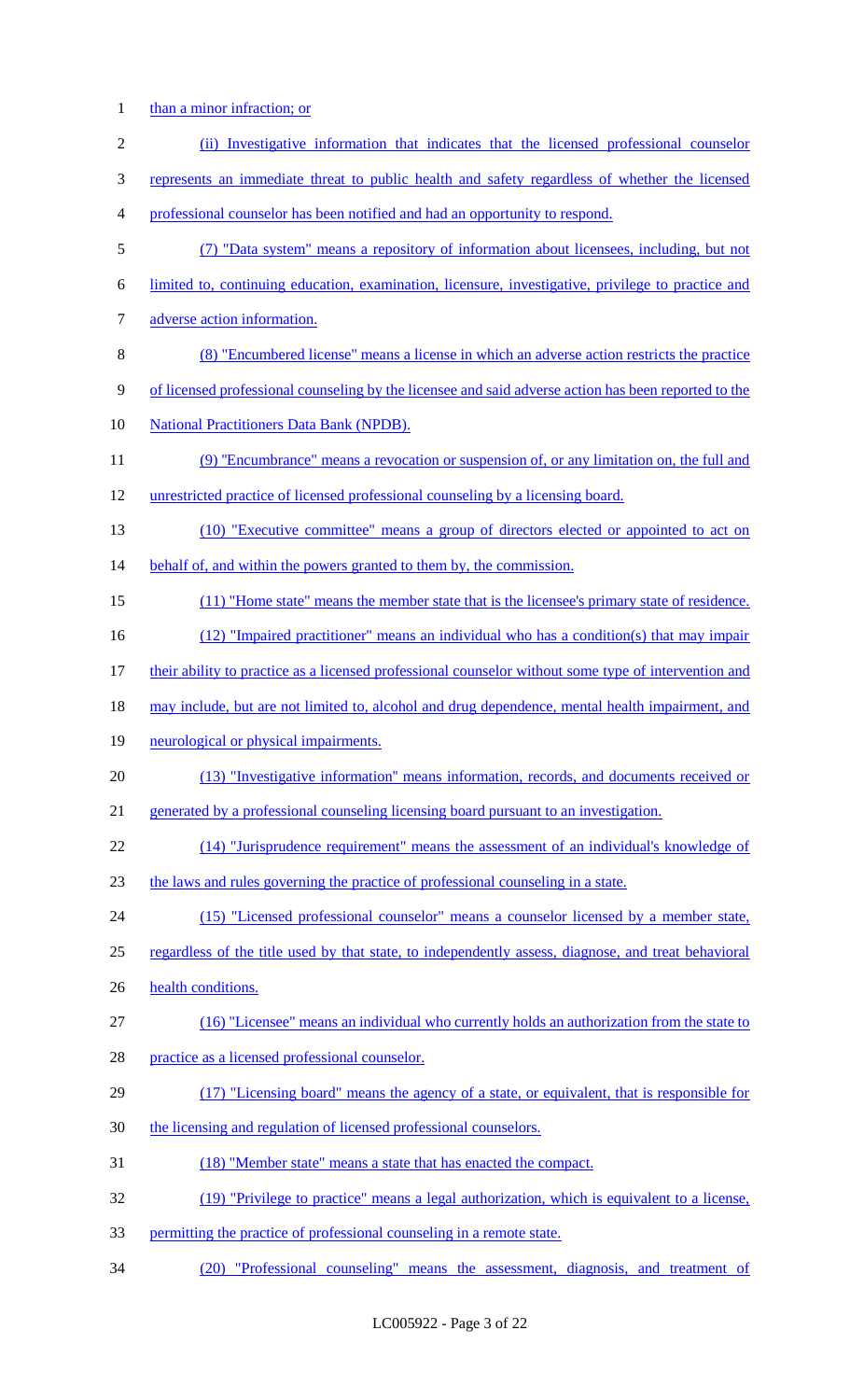1 behavioral health conditions by a licensed professional counselor. (21) "Remote state" means a member state other than the home state, where a licensee is exercising or seeking to exercise the privilege to practice. (22) "Rule" means a regulation promulgated by the commission that has the force of law. (23) "Single state license" means a licensed professional counselor license issued by a member state that authorizes practice only within the issuing state and does not include a privilege 7 to practice in any other member state. (24) "State" means any state, commonwealth, district, or territory of the United States of America that regulates the practice of professional counseling. (25) "Telehealth" means the application of telecommunication technology to deliver 11 professional counseling services remotely to assess, diagnose, and treat behavioral health conditions. (26) "Unencumbered license" means a license that authorizes a licensed professional 14 counselor to engage in the full and unrestricted practice of professional counseling. **5-39.2-3. State participation in the compact.**  16 (a) To participate in the compact, a state must currently: (1) License and regulate licensed professional counselors; (2) Require licensees to pass a nationally recognized exam approved by the commission; (3) Require licensees to have a sixty (60) semester-hour, or ninety (90) quarter-hour, master's degree in counseling or, sixty (60) semester-hours, or ninety (90) quarter-hours, of graduate course work including the following topic areas: 22 (i) Professional counseling orientation and ethical practice; 23 (ii) Social and cultural diversity; 24 (iii) Human growth and development; (iv) Career development; 26 (v) Counseling and helping relationships; (vi) Group counseling and group work; 28 (vii) Diagnosis and treatment; assessment and testing; (viii) Research and program evaluation; and (ix) Other areas as determined by the commission. (4) Require licensees to complete a supervised postgraduate professional experience as defined by the commission; and (5) Have a mechanism in place for receiving and investigating complaints about licensees. (b) A member state shall: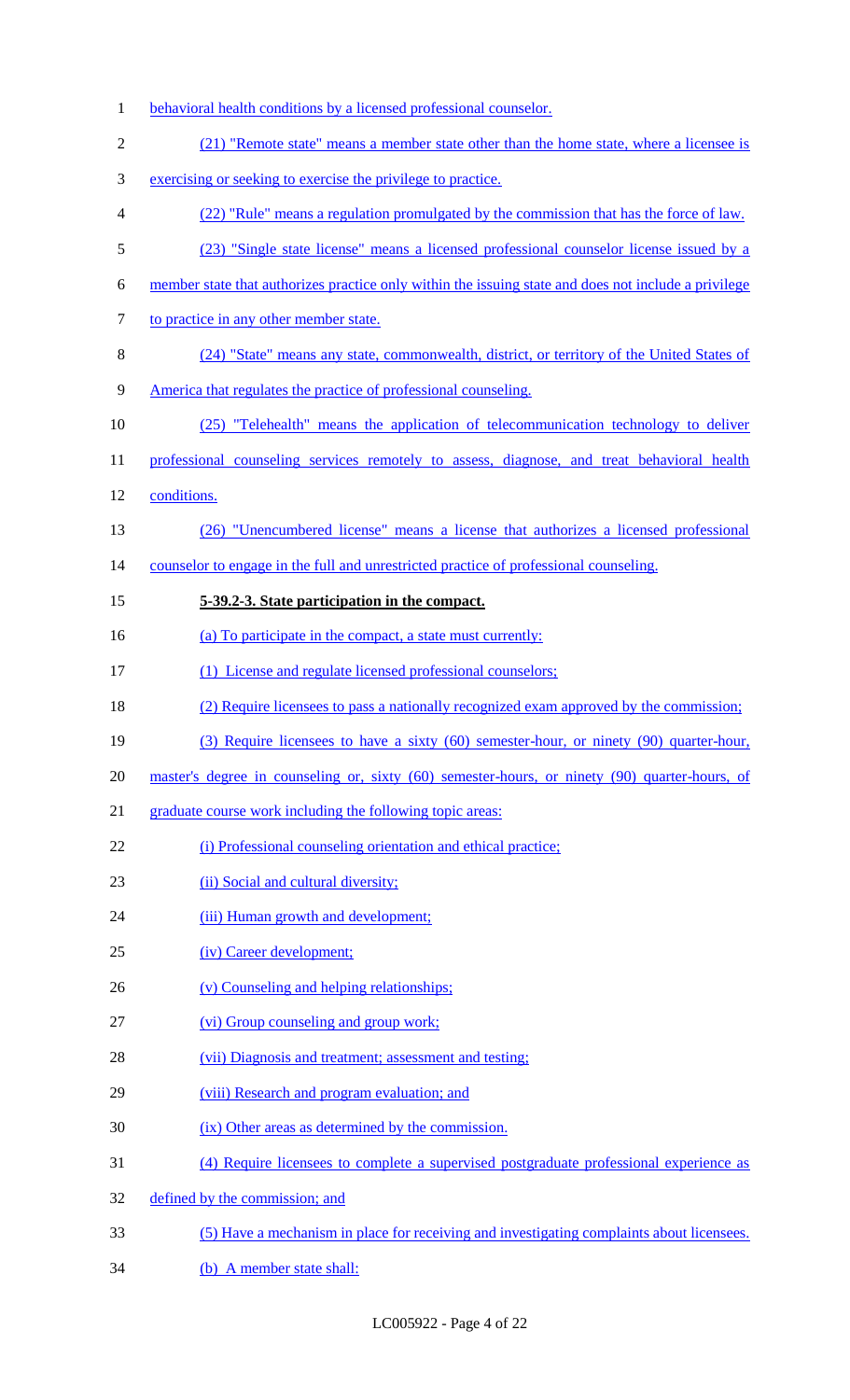- (1) Participate fully in the commission's data system, including using the commission's unique identifier as defined in rules; (2) Notify the commission, in compliance with the terms of the compact and rules, of any adverse action or the availability of investigative information regarding a licensee; (3) Implement or utilize procedures for considering the criminal history records of applicants for an initial privilege to practice. These procedures shall include the submission of fingerprints or other biometric-based information by applicants for the purpose of obtaining an applicant's criminal history record information from the Federal Bureau of Investigation and the agency responsible for retaining that state's criminal records; 10 (i) A member state must fully implement a criminal background check requirement, within 11 a time frame established by rule, by receiving the results of the Federal Bureau of Investigation record search and shall use the results in making licensure decisions. (ii) Communication between a member state, the commission and among member states 14 regarding the verification of eligibility for licensure through the compact shall not include any information received from the Federal Bureau of Investigation relating to a federal criminal records 16 check performed by a member state under federal Pub. L. 92-544. 17 (4) Comply with the rules of the commission; 18 (5) Require an applicant to obtain or retain a license in the home state and meet the home state's qualifications for licensure or renewal of licensure, as well as all other applicable state laws; (6) Grant the privilege to practice to a licensee holding a valid unencumbered license in 21 another member state in accordance with the terms of the compact and rules; and (7) Provide for the attendance of the state's commissioner to the counseling compact commission meetings. 24 (c) Member states may charge a fee for granting the privilege to practice. (d) Individuals not residing in a member state shall continue to be able to apply for a 26 member state's single state license as provided under the laws of each member state. However, the single state license granted to these individuals shall not be recognized as granting a privilege to practice professional counseling in any other member state. (e) Nothing in this compact shall affect the requirements established by a member state for 30 the issuance of a single state license. (f) A license issued to a licensed professional counselor by a home state to a resident in 32 that state shall be recognized by each member state as authorizing a licensed professional counselor to practice professional counseling, under a privilege to practice, in each member state.
- **5-39.2-4. Privilege to practice.**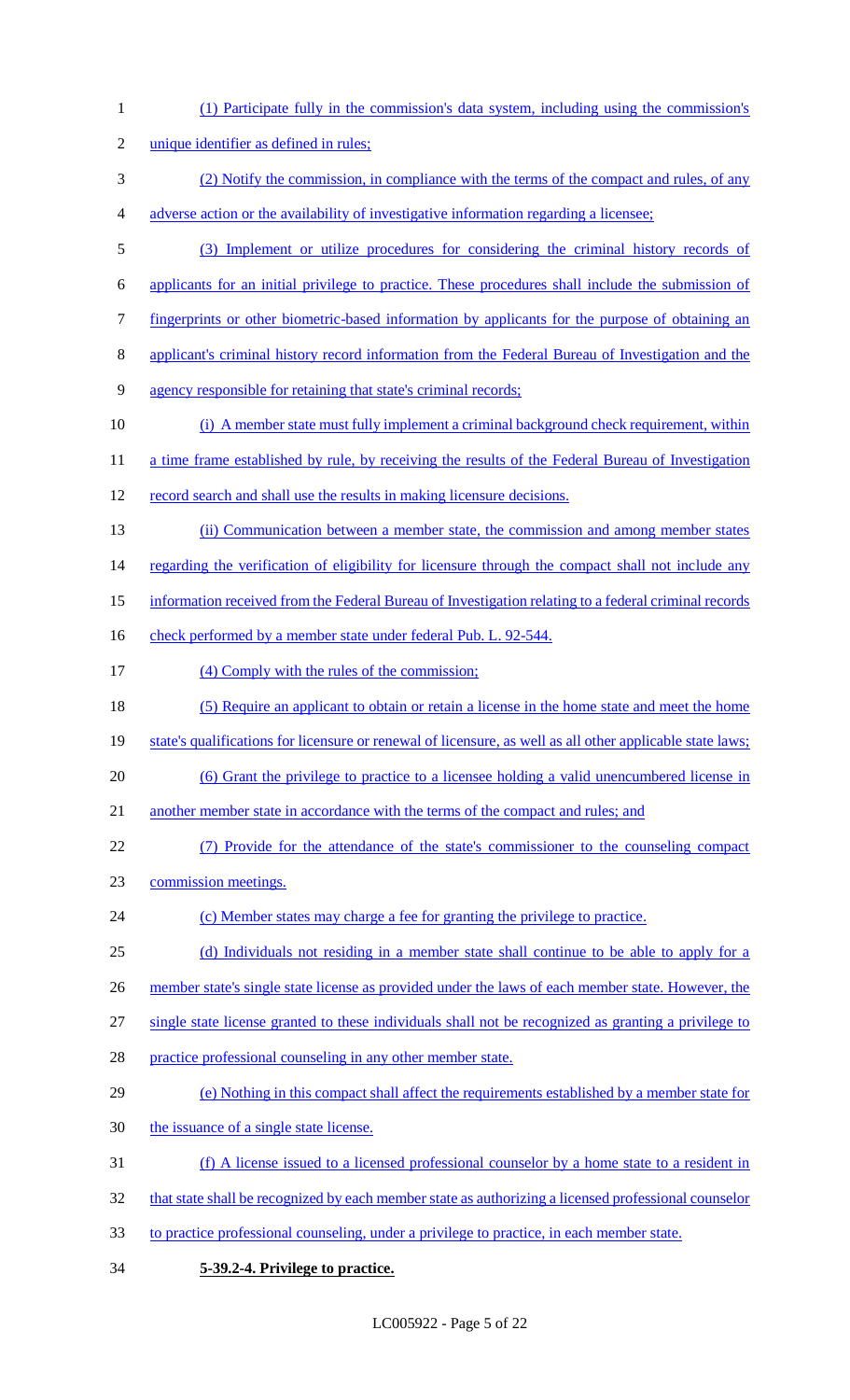| $\mathbf{1}$ | (a) To exercise the privilege to practice under the terms and provisions of the compact, the            |
|--------------|---------------------------------------------------------------------------------------------------------|
| $\mathbf{2}$ | licensee shall:                                                                                         |
| 3            | (1) Hold a license in the home state;                                                                   |
| 4            | (2) Have a valid United States social security number or national practitioner identifier;              |
| 5            | (3) Be eligible for a privilege to practice in any member state in accordance with                      |
| 6            | subsections (d), (g) and (h) of this section;                                                           |
| $\tau$       | (4) Have not had any encumbrance or restriction against any license or privilege to practice            |
| $8\,$        | within the previous two $(2)$ years;                                                                    |
| 9            | (5) Notify the commission that the licensee is seeking the privilege to practice within a               |
| 10           | remote state(s);                                                                                        |
| 11           | (6) Pay any applicable fees, including any state fee, for the privilege to practice;                    |
| 12           | (7) Meet any continuing competence or continuing education requirements established by                  |
| 13           | the home state;                                                                                         |
| 14           | (8) Meet any jurisprudence requirements established by the remote state(s) in which the                 |
| 15           | licensee is seeking a privilege to practice; and                                                        |
| 16           | (9) Report to the commission any adverse action, encumbrance, or restriction on license                 |
| 17           | taken by any non-member state within thirty (30) days from the date the action is taken.                |
| 18           | (b) The privilege to practice is valid until the expiration date of the home state license. The         |
| 19           | licensee must comply with the requirements of subsection (a) of this section to maintain the            |
| 20           | privilege to practice in the remote state.                                                              |
| 21           | (c) A licensee providing professional counseling in a remote state under the privilege to               |
| 22           | practice shall adhere to the laws and regulations of the remote state.                                  |
| 23           | (d) A licensee providing professional counseling services in a remote state is subject to that          |
| 24           | state's regulatory authority. A remote state may, in accordance with due process and that state's       |
| 25           | laws, remove a licensee's privilege to practice in the remote state for a specific period of time,      |
| 26           | impose fines, and/or take any other necessary actions to protect the health and safety of its citizens. |
| 27           | The licensee may be ineligible for a privilege to practice in any member state until the specific time  |
| 28           | for removal has passed and all fines are paid.                                                          |
| 29           | (e) If a home state license is encumbered, the licensee shall lose the privilege to practice in         |
| 30           | any remote state until the following occur:                                                             |
| 31           | (1) The home state license is no longer encumbered; and                                                 |
| 32           | (2) Have not had any encumbrance or restriction against any license or privilege to practice            |
| 33           | within the previous two $(2)$ years.                                                                    |
| 34           | (f) Once an encumbered license in the home state is restored to good standing, the licensee             |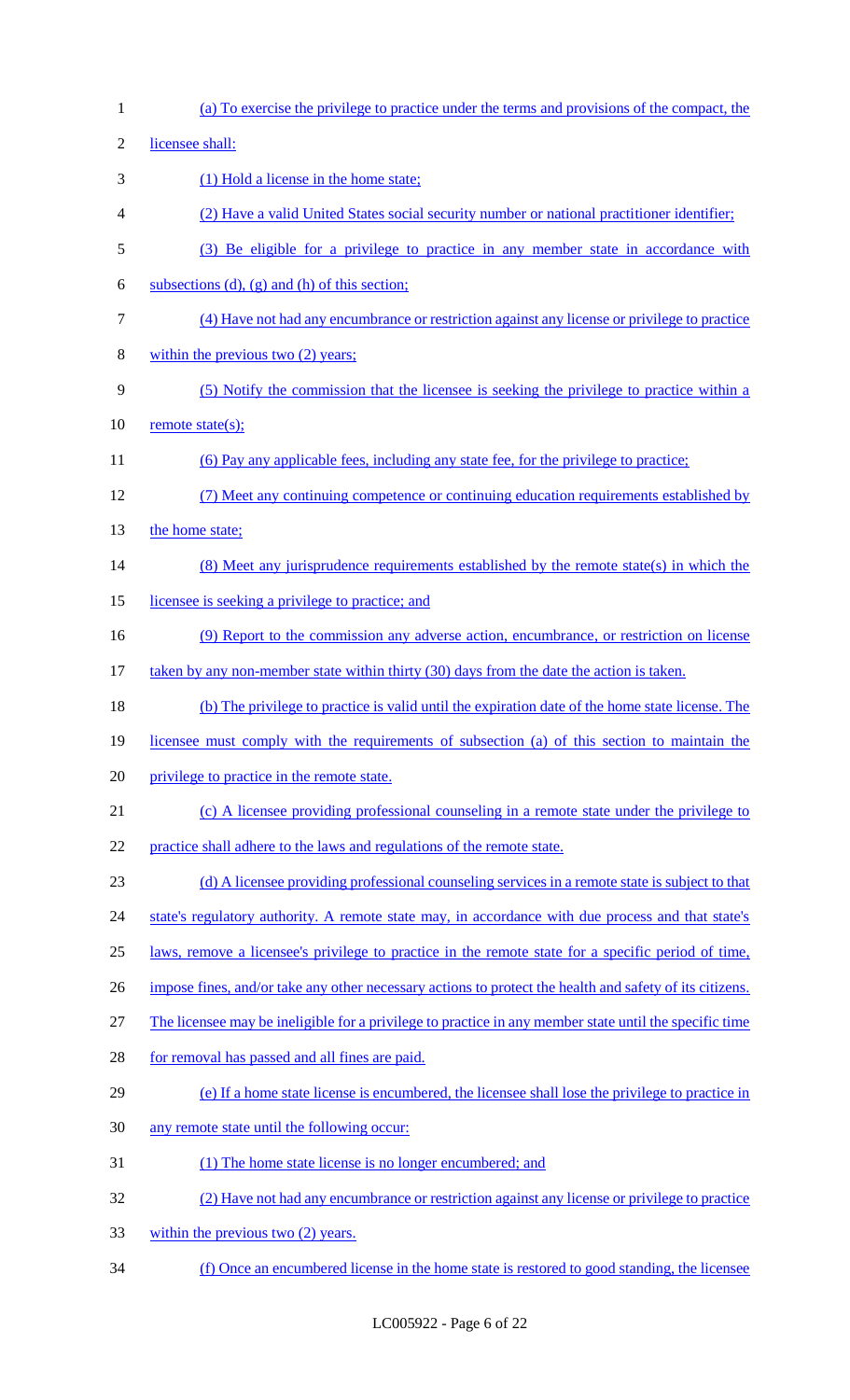must meet the requirements of subsection (a) of this section to obtain a privilege to practice in any remote state. (g) If a licensee's privilege to practice in any remote state is removed, the individual may lose the privilege to practice in all other remote states until the following occur: (1) The specific period of time for which the privilege to practice was removed has ended; (2) All fines have been paid; and (3) Have not had any encumbrance or restriction against any license or privilege to practice within the previous two (2) years. (h) Once the requirements of subsection (g) of this section have been met, the licensee must 10 meet the requirements in subsection (a) of this section to obtain a privilege to practice in a remote 11 state. **5-39.2-5. Obtaining a new home state license based on a privilege to practice.**  (a) A licensed professional counselor may hold a home state license, which allows for a 14 privilege to practice in other member states, in only one member state at a time. (b) If a licensed professional counselor changes primary state of residence by moving 16 between two (2) member states: (1) The licensed professional counselor shall file an application for obtaining a new home 18 state license based on a privilege to practice, pay all applicable fees, and notify the current and new 19 home state in accordance with applicable rules adopted by the commission. (2) Upon receipt of an application for obtaining a new home state license by virtue of a privilege to practice, the new home state shall verify that the licensed professional counselor meets 22 the pertinent criteria outlined in § 5-39.2-4, via the data system, without need for primary source verification except for: (i) A Federal Bureau of Investigation fingerprint based criminal background check if not previously performed or updated pursuant to applicable rules adopted by the commission in 26 accordance with federal Pub. L. 92-544; (ii) Other criminal background check as required by the new home state; and (iii) Completion of any requisite jurisprudence requirements of the new home state. (3) The former home state shall convert the former home state license into a privilege to practice once the new home state has activated the new home state license in accordance with applicable rules adopted by the commission. (4) Notwithstanding any other provision of this compact, if the licensed professional counselor cannot meet the criteria in § 5-39.2-4, the new home state may apply its requirements for issuing a new single state license.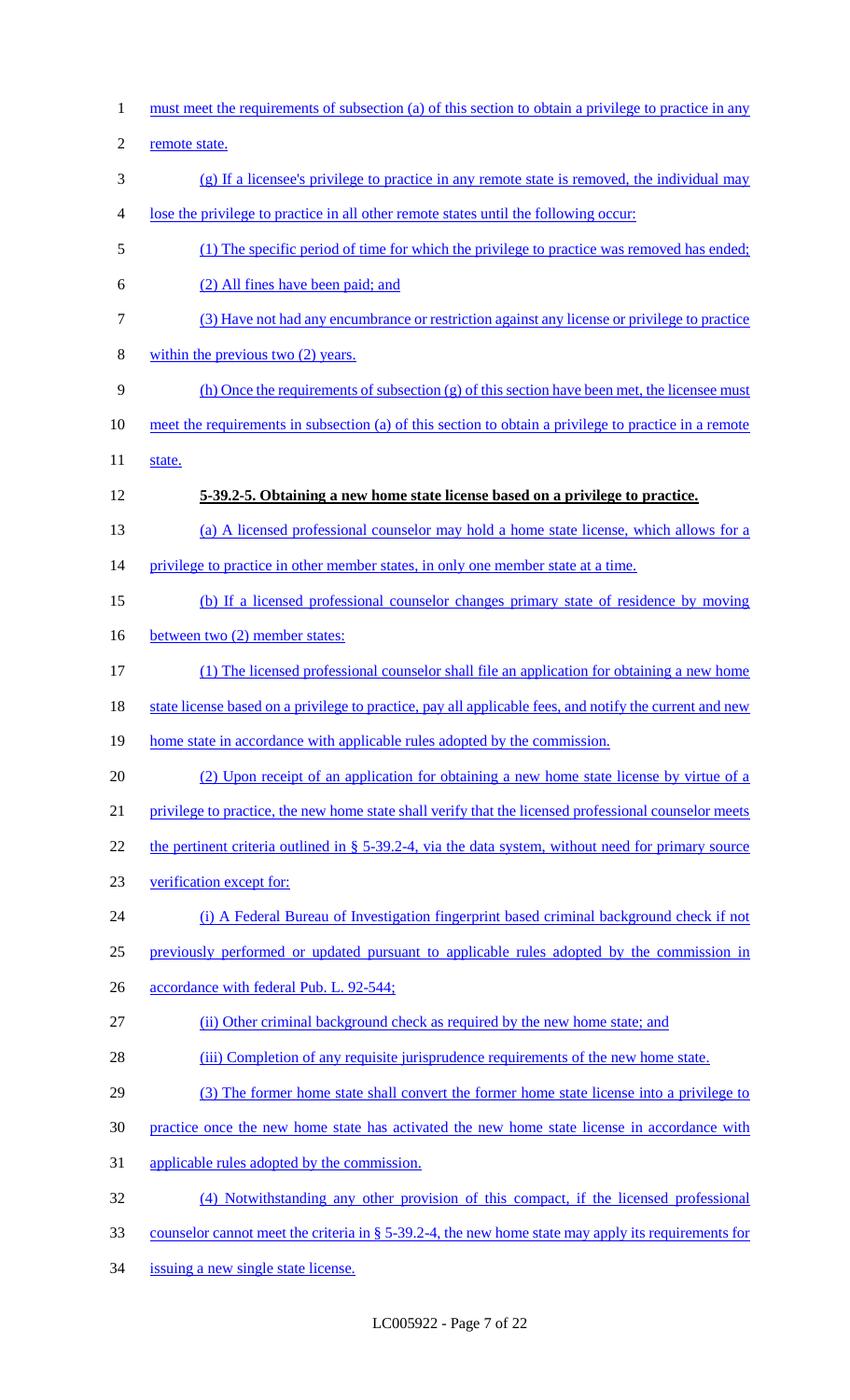(5) The licensed professional counselor shall pay all applicable fees to the new home state 2 in order to be issued a new home state license. (c) If a licensed professional counselor changes primary state of residence by moving from a member state to a non-member state, or from a non-member state to a member state, the state criteria shall apply for issuance of a single state license in the new state. (d) Nothing in this compact shall interfere with a licensee's ability to hold a single state license in multiple states; however for the purposes of this compact, a licensee shall have only one home state license. (e) Nothing in this compact shall affect the requirements established by a member state for the issuance of a single state license. **5-39.2-6. Active duty military personnel or their spouses.**  Active duty military personnel, or their spouse, shall designate a home state where the 13 individual has a current license in good standing. The individual may retain the home state 14 designation during the period the service member is on active duty. Subsequent to designating a 15 home state, the individual shall only change their home state through application for licensure in 16 the new state, or through the process outlined in § 5-39.2-5. **5-39.2-7. Compact privilege to practice telehealth.**  (a) Member states shall recognize the right of a licensed professional counselor, licensed by a home state in accordance with § 5-39.2-3 and under rules promulgated by the commission, to practice professional counseling in any member state via telehealth under a privilege to practice as provided in the compact and rules promulgated by the commission. (b) A licensee providing professional counseling services in a remote state under the privilege to practice shall adhere to the laws and regulations of the remote state. **5-39.2-8. Adverse actions.**  (a) In addition to the other powers conferred by state law, a remote state shall have the 26 authority, in accordance with existing state due process law, to: (1) Take adverse action against a licensed professional counselor's privilege to practice within that member state, and (2) Issue subpoenas for both hearings and investigations that require the attendance and testimony of witnesses as well as the production of evidence. Subpoenas issued by a licensing board 31 in a member state for the attendance and testimony of witnesses or the production of evidence from another member state shall be enforced in the latter state by any court of competent jurisdiction, according to the practice and procedure of that court applicable to subpoenas issued in proceedings 34 pending before it. The issuing authority shall pay any witness fees, travel expenses, mileage, and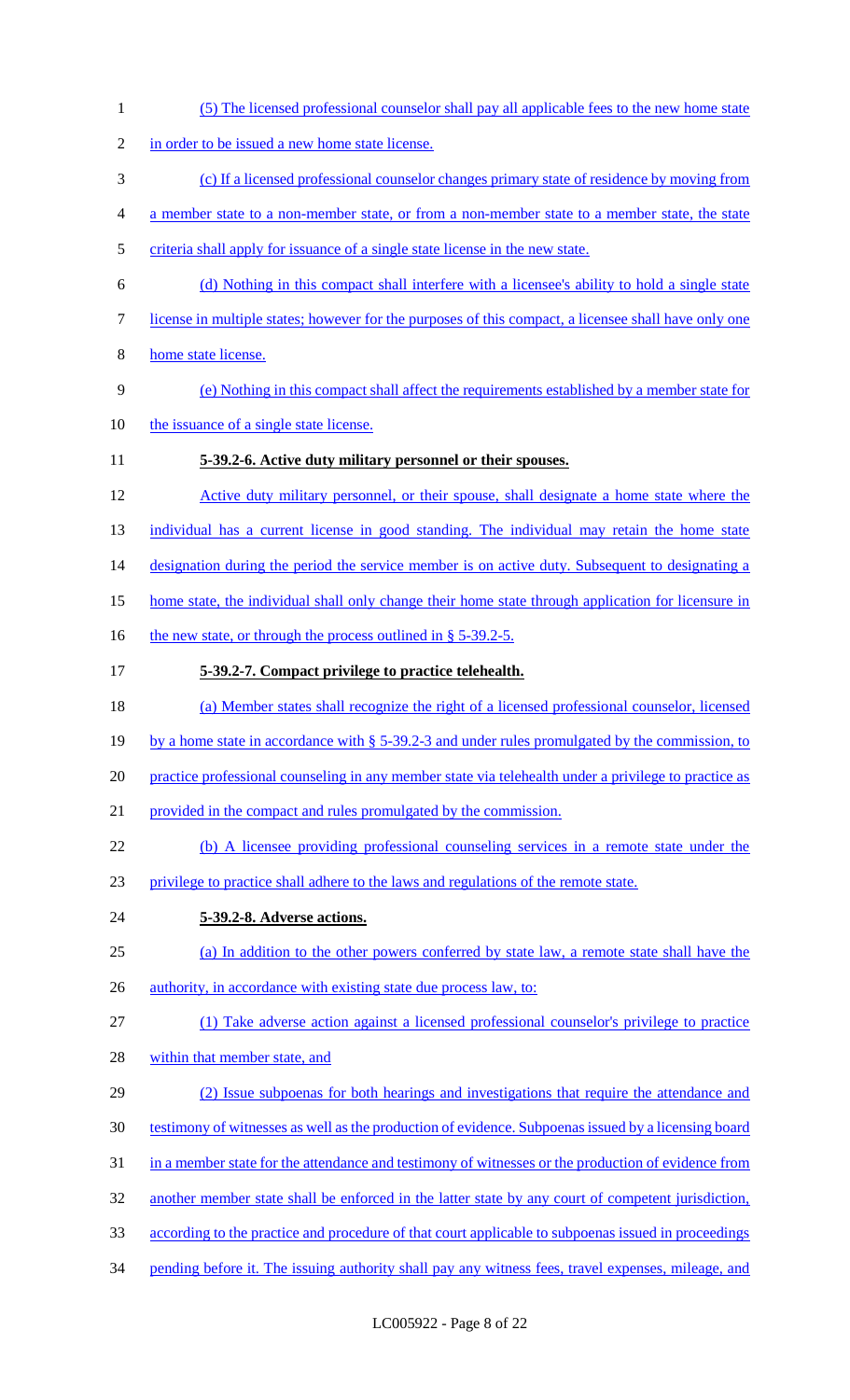1 other fees required by the service statutes of the state in which the witnesses or evidence are located. (3) Only the home state shall have the power to take adverse action against a licensed professional counselor's license issued by the home state. (b) For purposes of taking adverse action, the home state shall give the same priority and 5 effect to reported conduct received from a member state as it would if the conduct had occurred within the home state. In so doing, the home state shall apply its own state laws to determine appropriate action. (c) The home state shall complete any pending investigations of a licensed professional counselor who changes primary state of residence during the course of the investigations. The home state shall also have the authority to take appropriate action and shall promptly report the 11 conclusions of the investigations to the administrator of the data system. The administrator of the coordinated licensure information system shall promptly notify the new home state of any adverse actions. 14 (d) A member state, if otherwise permitted by state law, may recover from the affected licensed professional counselor the costs of investigations and dispositions of cases resulting from 16 any adverse action taken against that licensed professional counselor. (e) A member state may take adverse action based on the factual findings of the remote 18 state; provided that the member state follows its own procedures for taking the adverse action. 19 (f) Joint investigations: (1) In addition to the authority granted to a member state by its respective professional counseling practice law or other applicable state law, any member state may participate with other member states in joint investigations of licensees. (2) Member states shall share any investigative, litigation, or compliance materials in furtherance of any joint or individual investigation initiated under the compact. (g) If adverse action is taken by the home state against the license of a licensed professional 26 counselor, the licensed professional counselor's privilege to practice in all other member states shall be deactivated until all encumbrances have been removed from the state license. All home state 28 disciplinary orders that impose adverse action against the license of a licensed professional counselor shall include a statement that the licensed professional counselor's privilege to practice is deactivated in all member states during the pendency of the order. (h) If a member state takes adverse action, it shall promptly notify the administrator of the 32 data system. The administrator of the data system shall promptly notify the home state of any adverse actions by remote states. (i) Nothing in this compact shall override a member state's decision that participation in an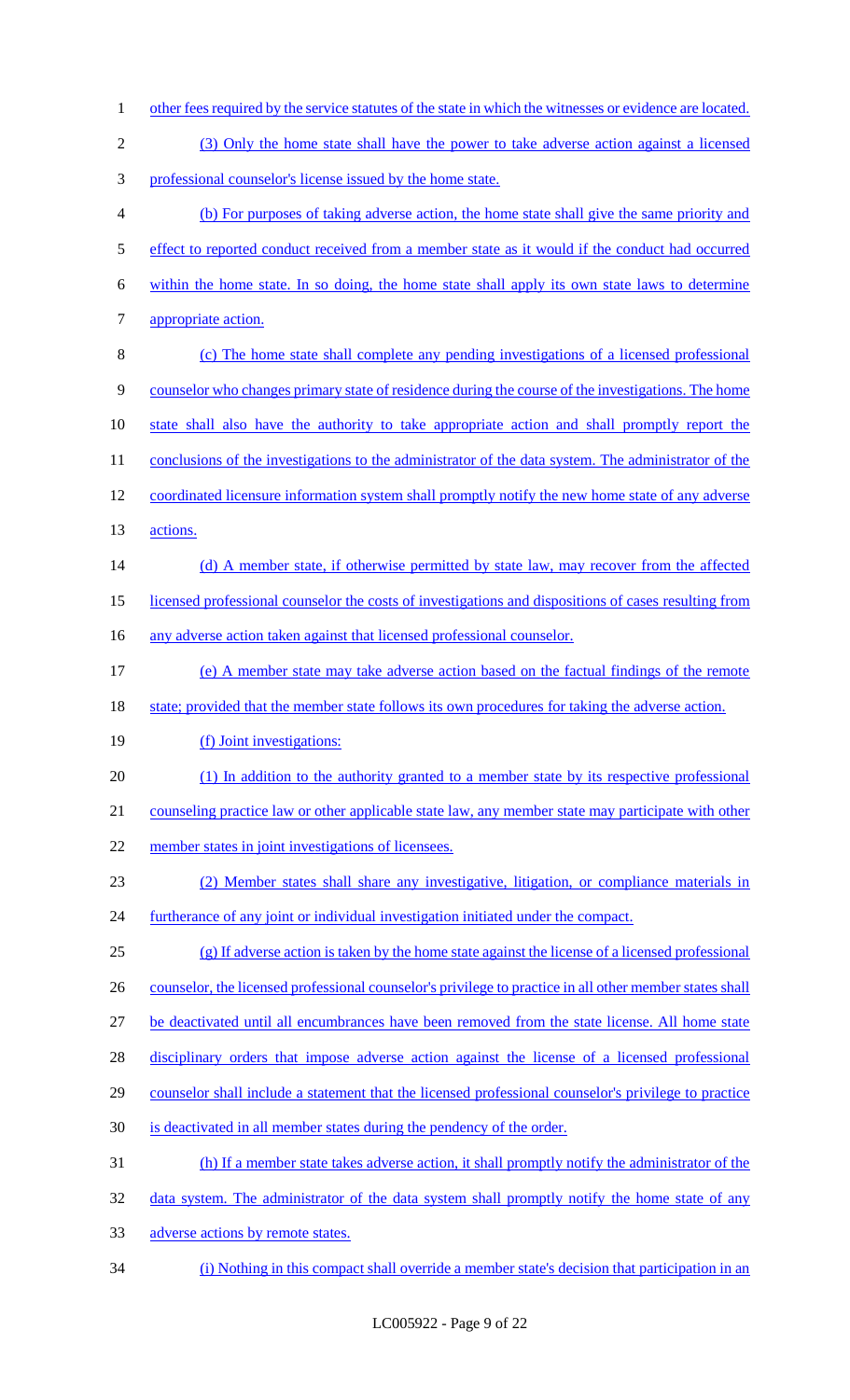| $\mathbf{1}$     | alternative program may be used in lieu of adverse action.                                            |
|------------------|-------------------------------------------------------------------------------------------------------|
| $\mathbf{2}$     | 5-39.2-9. Establishment of counseling compact commission.                                             |
| 3                | (a) The compact member states hereby create and establish a joint public agency known as              |
| $\overline{4}$   | the counseling compact commission:                                                                    |
| 5                | (1) The commission is an instrumentality of the compact states.                                       |
| 6                | (2) Venue is proper and judicial proceedings by or against the commission shall be brought            |
| $\boldsymbol{7}$ | solely and exclusively in a court of competent jurisdiction where the principal office of the         |
| $8\,$            | commission is located. The commission may waive venue and jurisdictional defenses to the extent       |
| 9                | it adopts or consents to participate in alternative dispute resolution proceedings.                   |
| 10               | (3) Nothing in this compact shall be construed to be a waiver of sovereign immunity.                  |
| 11               | (b) Membership, voting, and meetings.                                                                 |
| 12               | (1) Each member state shall have and be limited to one delegate selected by that member               |
| 13               | state's licensing board.                                                                              |
| 14               | (2) The delegate shall be either:                                                                     |
| 15               | (i) A current member of the licensing board at the time of appointment, who is a licensed             |
| 16               | professional counselor or public member; or                                                           |
| 17               | (ii) An administrator of the licensing board.                                                         |
| 18               | (3) Any delegate may be removed or suspended from office as provided by the law of the                |
| 19               | state from which the delegate is appointed.                                                           |
| 20               | (4) The member state licensing board shall fill any vacancy occurring on the commission               |
| 21               | within sixty $(60)$ days.                                                                             |
| 22               | (5) Each delegate shall be entitled to one vote with regard to the promulgation of rules and          |
| 23               | creation of bylaws and shall otherwise have an opportunity to participate in the business and affairs |
| 24               | of the commission.                                                                                    |
| 25               | (6) A delegate shall vote in person or by such other means as provided in the bylaws. The             |
| 26               | bylaws may provide for delegates' participation in meetings by telephone or other means of            |
| 27               | communication.                                                                                        |
| 28               | (7) The commission shall meet at least once during each calendar year. Additional meetings            |
| 29               | shall be held as set forth in the bylaws.                                                             |
| 30               | (8) The commission shall by rule establish a term of office for delegates and may by rule             |
| 31               | establish term limits.                                                                                |
| 32               | (c) The commission shall have the following powers and duties:                                        |
| 33               | (1) Establish the fiscal year of the commission;                                                      |
| 34               | (2) Establish bylaws;                                                                                 |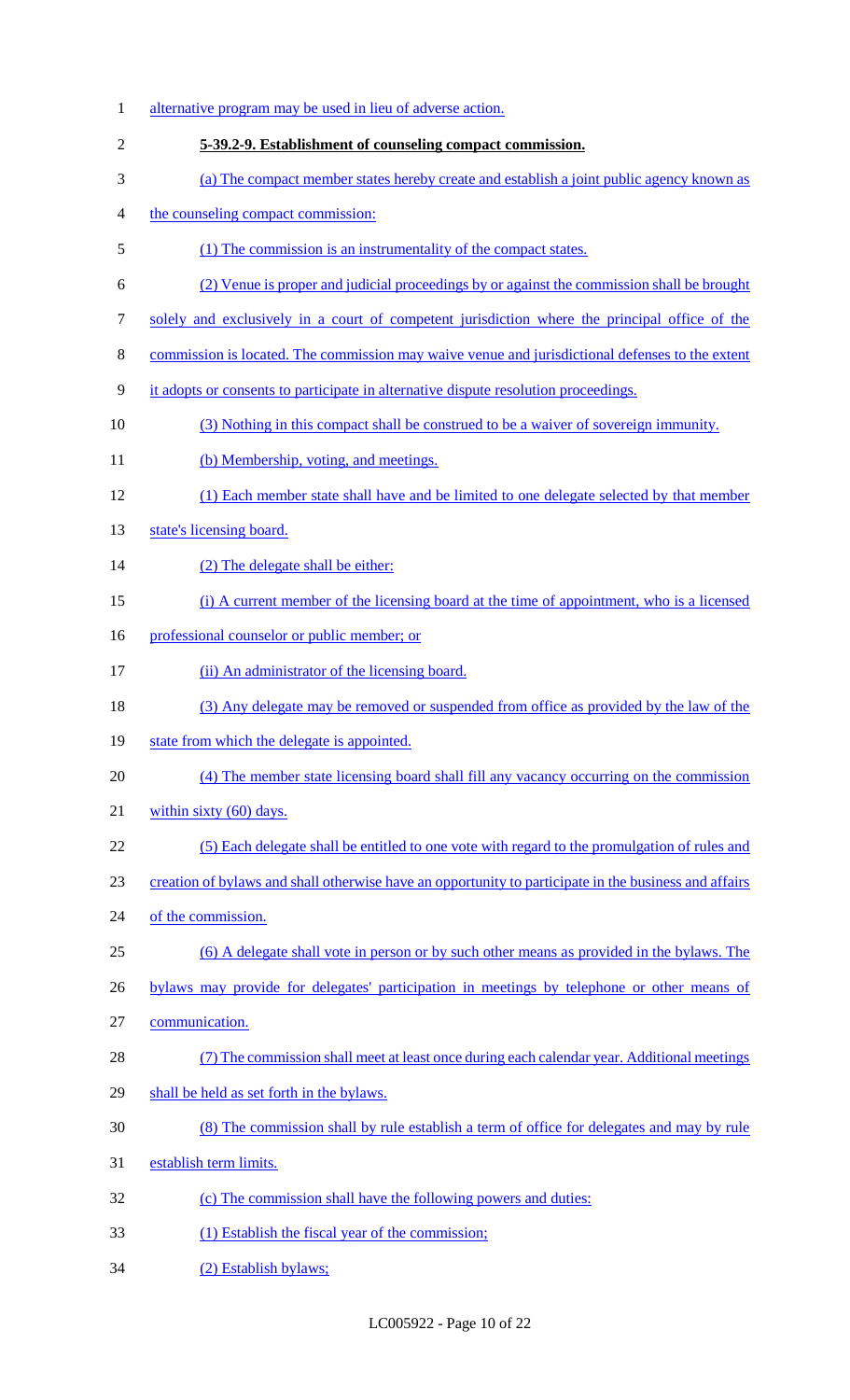- (3) Maintain its financial records in accordance with the bylaws; (4) Meet and take such actions as are consistent with the provisions of this compact and the bylaws; (5) Promulgate rules which shall be binding to the extent and in the manner provided for in the compact; (6) Bring and prosecute legal proceedings or actions in the name of the commission; provided that the standing of any state licensing board to sue or be sued under applicable law shall not be affected; (7) Purchase and maintain insurance and bonds; (8) Borrow, accept, or contract for services of personnel, including, but not limited to, 11 employees of a member state; (9) Hire employees, elect or appoint officers, fix compensation, define duties, grant such individuals appropriate authority to carry out the purposes of the compact, and establish the 14 commission's personnel policies and programs relating to conflicts of interest, qualifications of 15 personnel, and other related personnel matters; 16 (10) Accept any and all appropriate donations and grants of money, equipment, supplies, materials, and services, and to receive, utilize, and dispose of the same; provided that, at all times 18 the commission shall avoid any appearance of impropriety and/or conflict of interest; (11) Lease, purchase, accept appropriate gifts or donations of, or otherwise to own, hold, improve or use, any property, real, personal or mixed; provided that, at all times the commission 21 shall avoid any appearance of impropriety; (12) Sell, convey, mortgage, pledge, lease, exchange, abandon, or otherwise dispose of any property real, personal, or mixed; 24 (13) Establish a budget and make expenditures; (14) Borrow money; (15) Appoint committees, including standing committees composed of members, state regulators, state legislators or their representatives, and consumer representatives, and such other 28 interested persons as may be designated in this compact and the bylaws; (16) Provide and receive information from, and cooperate with, law enforcement agencies; (17) Establish and elect an executive committee; and (18) Perform such other functions as may be necessary or appropriate to achieve the purposes of this compact consistent with the state regulation of professional counseling licensure and practice.
- 34 (d) The executive committee: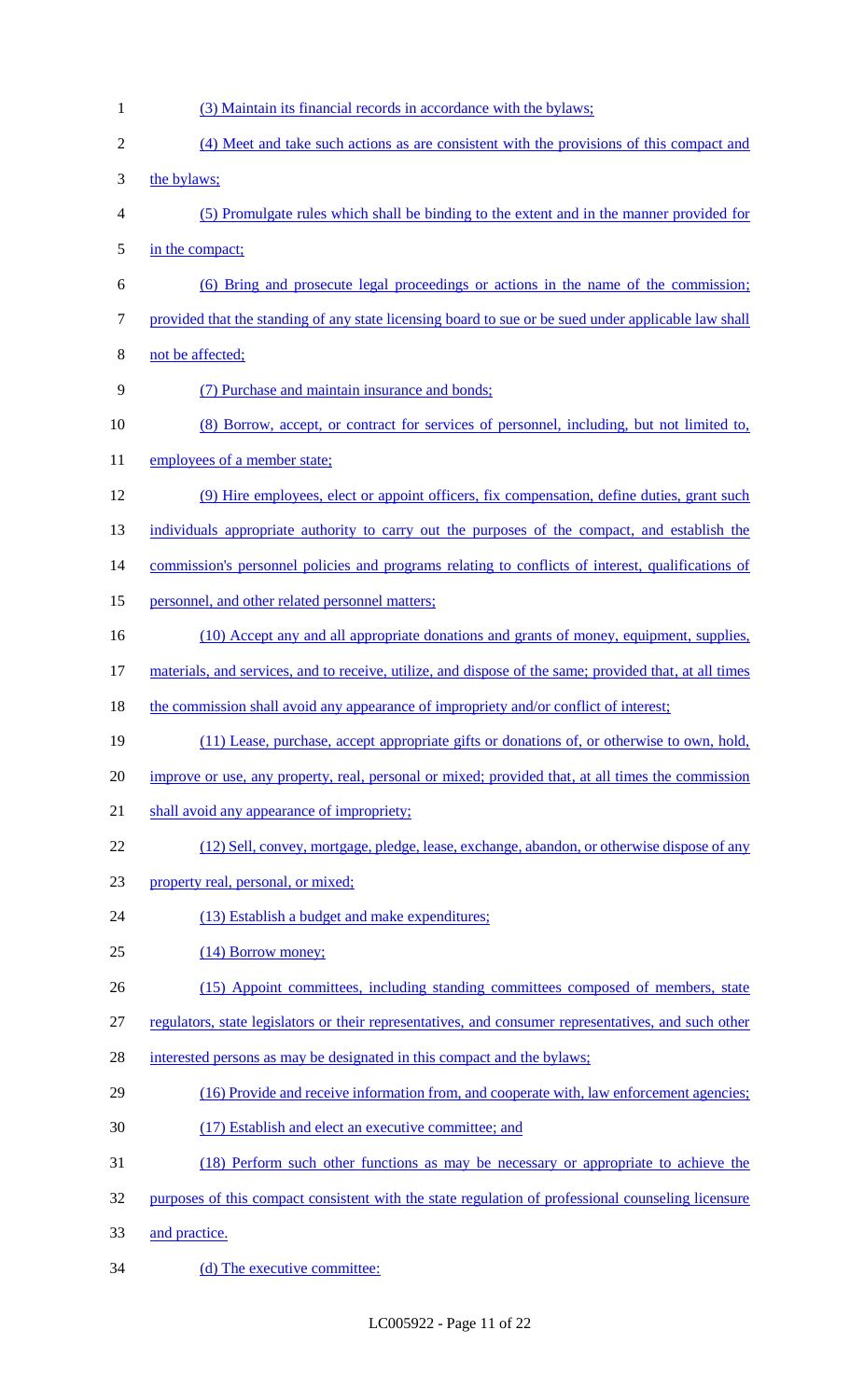| $\mathbf{1}$   | (1) The executive committee shall have the power to act on behalf of the commission             |
|----------------|-------------------------------------------------------------------------------------------------|
| $\overline{2}$ | according to the terms of this compact.                                                         |
| 3              | (2) The executive committee shall be composed of up to eleven (11) members:                     |
| 4              | (i) Seven (7) voting members who are selected by the commission from the current                |
| 5              | membership of the commission; and                                                               |
| 6              | (ii) Up to four (4) exofficio, nonvoting members from four (4) recognized national              |
| 7              | professional counselor organizations.                                                           |
| 8              | (iii) The exofficio members will be selected by their respective organizations.                 |
| 9              | (3) The commission may remove any member of the executive committee as provided in              |
| 10             | the bylaws.                                                                                     |
| 11             | (4) The executive committee shall meet at least annually.                                       |
| 12             | (5) The executive committee shall have the following duties and responsibilities:               |
| 13             | (i) Recommend to the entire commission changes to the rules or bylaws, changes to this          |
| 14             | compact legislation, fees paid by compact member states such as annual dues, and any commission |
| 15             | compact fee charged to licensees for the privilege to practice;                                 |
| 16             | (ii) Ensure compact administration services are appropriately provided, contractual or          |
| 17             | otherwise;                                                                                      |
| 18             | (iii) Prepare and recommend the budget;                                                         |
| 19             | (iv) Maintain financial records on behalf of the commission;                                    |
| 20             | (v) Monitor compact compliance of member states and provide compliance reports to the           |
| 21             | commission;                                                                                     |
| 22             | (vi) Establish additional committees as necessary; and                                          |
| 23             | (vii) Other duties as provided in rules or bylaws.                                              |
| 24             | (e) Meetings of the commission.                                                                 |
| 25             | (1) All meetings shall be open to the public, and public notice of meetings shall be given      |
| 26             | in the same manner as required under the rule making provisions in $\S$ 5-39.2-11.              |
| 27             | (2) The commission or the executive committee or other committees of the commission             |
| 28             | may convene in a closed, non-public meeting if the commission or executive committee or other   |
| 29             | committees of the commission must discuss:                                                      |
| 30             | (i) Non-compliance of a member state with its obligations under the compact;                    |
| 31             | (ii) The employment, compensation, discipline or other matters, practices or procedures         |
| 32             | related to specific employees or other matters related to the commission's internal personnel   |
| 33             | practices and procedures;                                                                       |
| 34             | (iii) Current, threatened, or reasonably anticipated litigation;                                |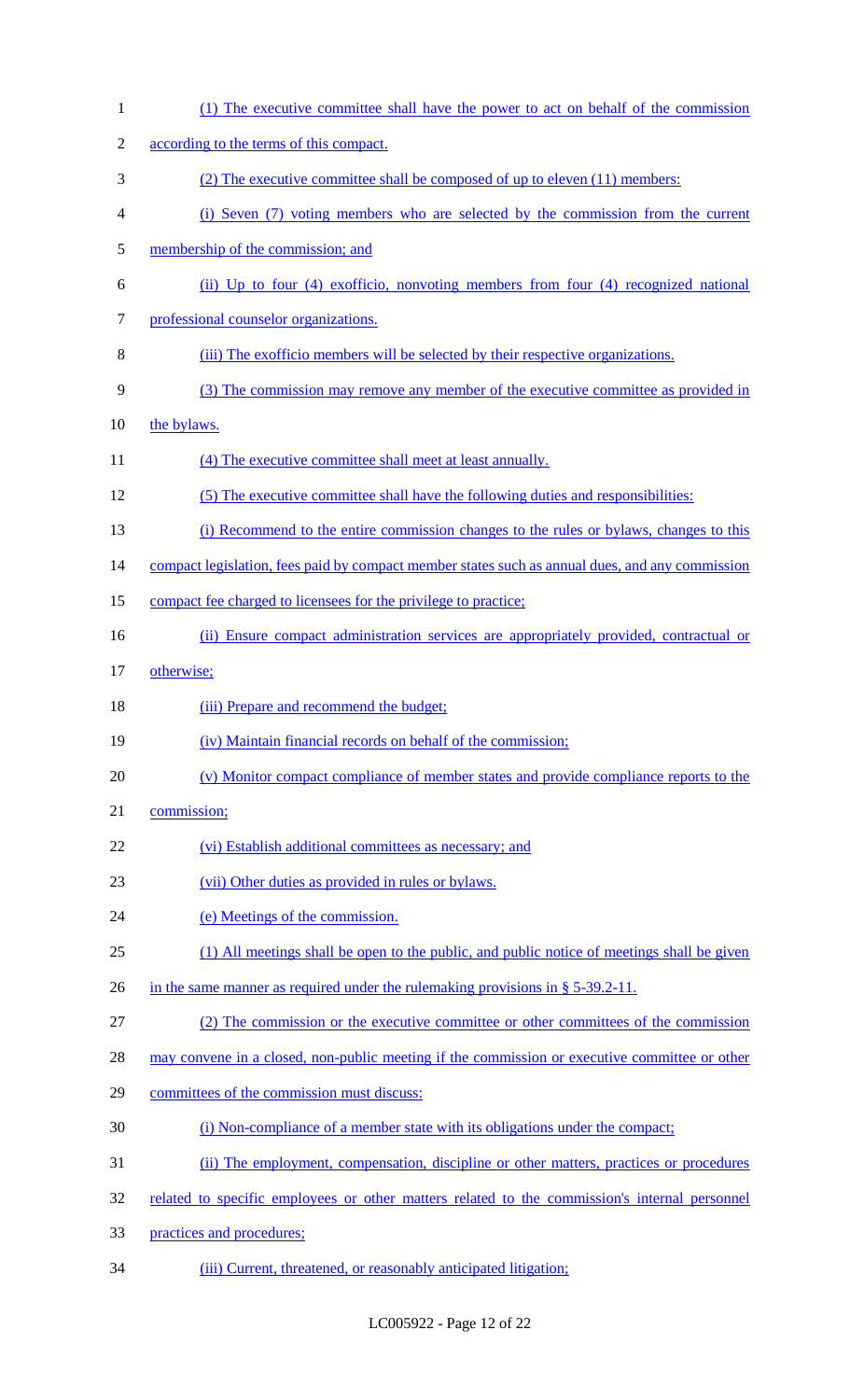(iv) Negotiation of contracts for the purchase, lease, or sale of goods, services, or real estate; (v) Accusing any person of a crime or formally censuring any person; (vi) Disclosure of trade secrets or commercial or financial information that is privileged or confidential; (vii) Disclosure of information of a personal nature where disclosure would constitute a clearly unwarranted invasion of personal privacy; (viii) Disclosure of investigative records compiled for law enforcement purposes; (ix) Disclosure of information related to any investigative reports prepared by or on behalf of or for use of the commission or other committee charged with responsibility of investigation or 11 determination of compliance issues pursuant to the compact; or (x) Matters specifically exempted from disclosure by federal or member state statute. (3) If a meeting, or portion of a meeting, is closed pursuant to this provision, the 14 commission's legal counsel or designee shall certify that the meeting may be closed and shall 15 reference each relevant exempting provision. (4) The commission shall keep minutes that fully and clearly describe all matters discussed in a meeting and shall provide a full and accurate summary of actions taken, and the reasons 18 therefore, including a description of the views expressed. All documents considered in connection with an action shall be identified in such minutes. All minutes and documents of a closed meeting shall remain under seal, subject to release by a majority vote of the commission or order of a court 21 of competent jurisdiction. 22 (f) Financing of the commission. (1) The commission shall pay, or provide for the payment of, the reasonable expenses of 24 its establishment, organization, and ongoing activities. (2) The commission may accept any and all appropriate revenue sources, donations, and 26 grants of money, equipment, supplies, materials, and services. (3) The commission may levy on and collect an annual assessment from each member state 28 or impose fees on other parties to cover the cost of the operations and activities of the commission 29 and its staff, which must be in a total amount sufficient to cover its annual budget as approved each year for which revenue is not provided by other sources. The aggregate annual assessment amount shall be allocated based upon a formula to be determined by the commission, which shall promulgate a rule binding upon all member states. (4) The commission shall not incur obligations of any kind prior to securing the funds 34 adequate to meet the same; nor shall the commission pledge the credit of any of the member states,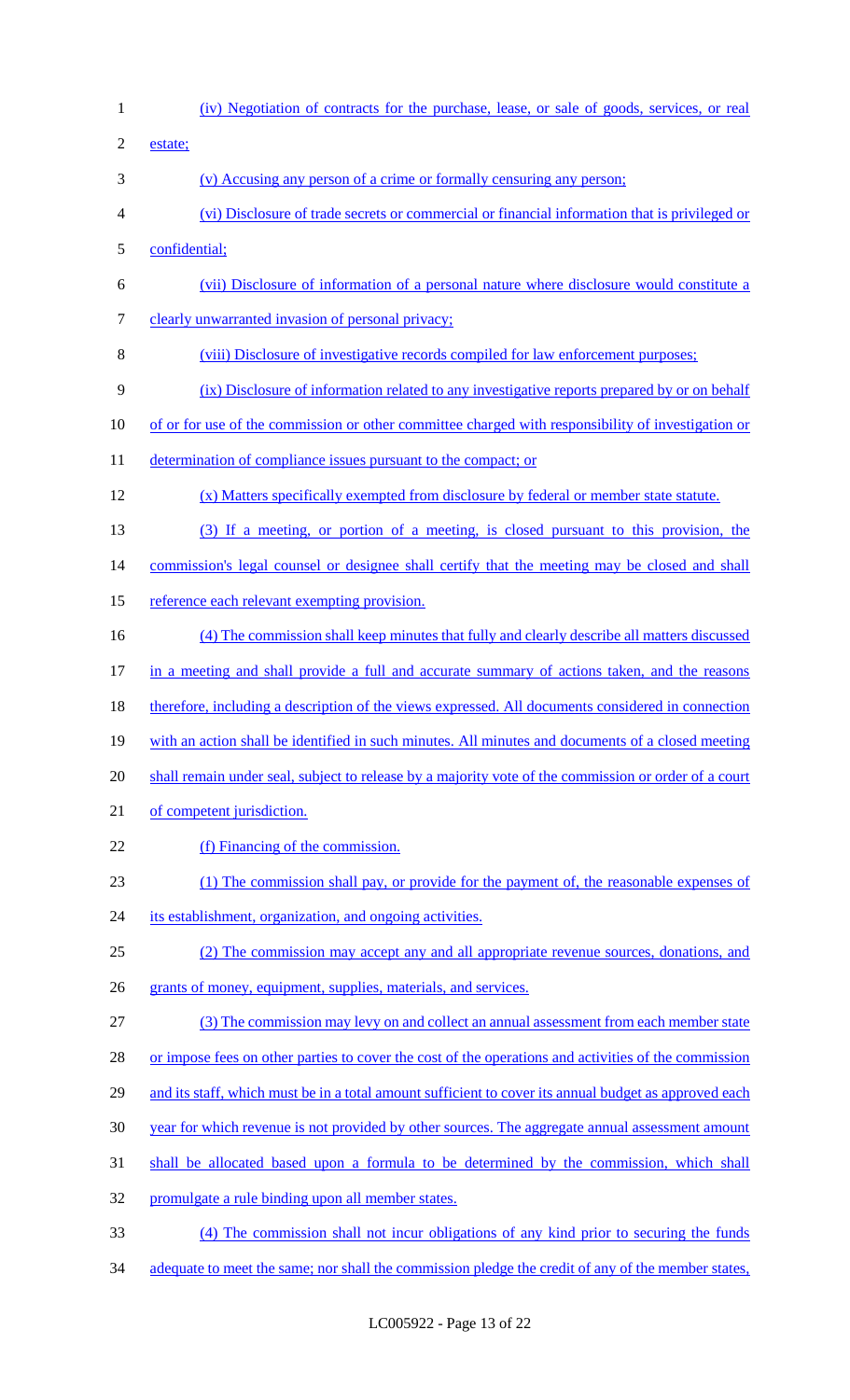1 except by and with the authority of the member state.

 (5) The commission shall keep accurate accounts of all receipts and disbursements. The receipts and disbursements of the commission shall be subject to the audit and accounting procedures established under its bylaws. However, all receipts and disbursements of funds handled by the commission shall be audited yearly by a certified or licensed public accountant, and the report of the audit shall be included in and become part of the annual report of the commission. (g) Qualified immunity, defense, and indemnification. (1) The members, officers, executive director, employees and representatives of the commission shall be immune from suit and liability, either personally or in their official capacity, 10 for any claim for damage to or loss of property or personal injury or other civil liability caused by 11 or arising out of any actual or alleged act, error or omission that occurred, or that the person against 12 whom the claim is made had a reasonable basis for believing occurred within the scope of 13 commission employment, duties or responsibilities; provided that, nothing in this subsection shall 14 be construed to protect any such person from suit and/or liability for any damage, loss, injury, or liability caused by the intentional or willful or wanton misconduct of that person.

16 (2) The commission shall defend any member, officer, executive director, employee or 17 representative of the commission in any civil action seeking to impose liability arising out of any 18 actual or alleged act, error, or omission that occurred within the scope of commission employment, 19 duties, or responsibilities, or that the person against whom the claim is made had a reasonable basis 20 for believing occurred within the scope of commission employment, duties, or responsibilities; 21 provided that, nothing herein shall be construed to prohibit that person from retaining his or her 22 own counsel; and provided further, that the actual or alleged act, error, or omission did not result 23 from that person's intentional or willful or wanton misconduct. 24 (3) The commission shall indemnify and hold harmless any member, officer, executive 25 director, employee, or representative of the commission for the amount of any settlement or 26 judgment obtained against that person arising out of any actual or alleged act, error, or omission 27 that occurred within the scope of commission employment, duties, or responsibilities, or that such

- 28 person had a reasonable basis for believing occurred within the scope of commission employment,
- 29 duties, or responsibilities; provided that, the actual or alleged act error, or omission did not result
- 30 from the intentional or willful or wanton misconduct of that person.
- 31 **5-39.2-10. Data system.**

32 (a) The commission shall provide for the development, maintenance, operation, and 33 utilization of a coordinated database and reporting system containing licensure, adverse action, and 34 investigative information on all licensed individuals in member states.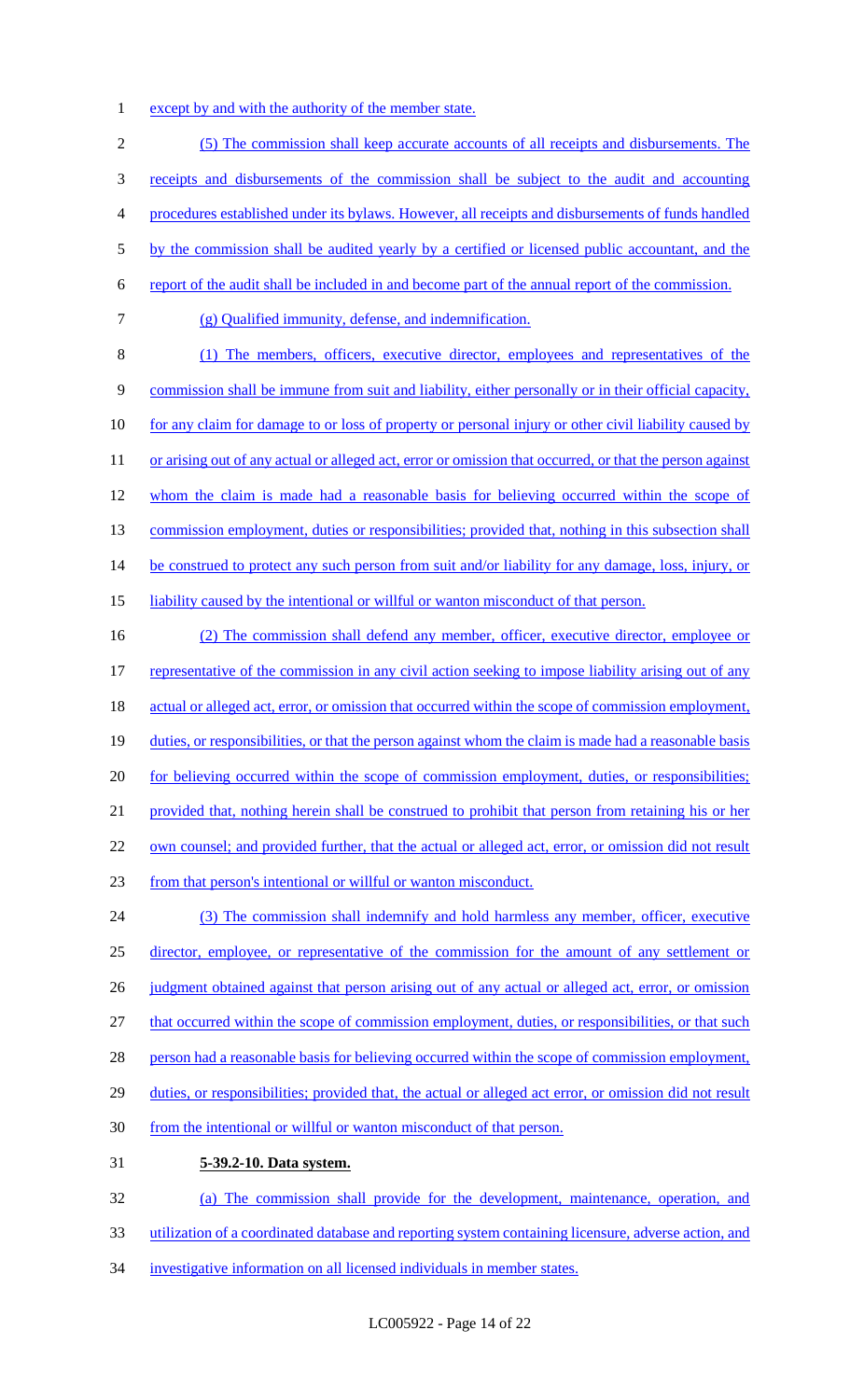- (b) Notwithstanding any other provision of state law to the contrary, a member state shall
- submit a uniform data set to the data system on all individuals to whom this compact is applicable
- as required by the rules of the commission, including:
- (i) Identifying information;
- (ii) Licensure data;
- (iii) Adverse actions against a license or privilege to practice;
- (iv) Non-confidential information related to alternative program participation;
- (v) Any denial of application for licensure, and the reason(s) for such denial;
- (vi) Current significant investigative information; and
- (vii) Other information that may facilitate the administration of this compact, as determined
- 11 by the rules of the commission.
- (c) Investigative information pertaining to a licensee in any member state will only be
- 13 available to other member states.
- 14 (d) The commission shall promptly notify all member states of any adverse action taken
- against a licensee or an individual applying for a license. Adverse action information pertaining to
- 16 a licensee in any member state will be available to any other member state.
- (e) Member states contributing information to the data system may designate information
- 18 that may not be shared with the public without the express permission of the contributing state.
- (f) Any information submitted to the data system that is subsequently required to be
- expunged by the laws of the member state contributing the information shall be removed from the
- 21 data system.
- **5-39.2-11. Rulemaking.**
- (a) The commission shall promulgate reasonable rules in order to effectively and efficiently
- 24 achieve the purpose of the compact. Notwithstanding the foregoing, in the event the commission
- exercises its rulemaking authority in a manner that is beyond the scope of the purposes of the
- 26 compact, or the powers granted hereunder, then such an action by the commission shall be invalid
- and have no force or effect.
- 28 (b) The commission shall exercise its rulemaking powers pursuant to the criteria set forth
- 29 in this section and the rules adopted thereunder. Rules and amendments shall become binding as of
- 30 the date specified in each rule or amendment.
- (c) If a majority of the legislatures of the member states rejects a rule, by enactment of a
- 32 statute or resolution in the same manner used to adopt the compact within four (4) years of the date
- of adoption of the rule, then such rule shall have no further force and effect in any member state.
- (d) Rules or amendments to the rules shall be adopted at a regular or special meeting of the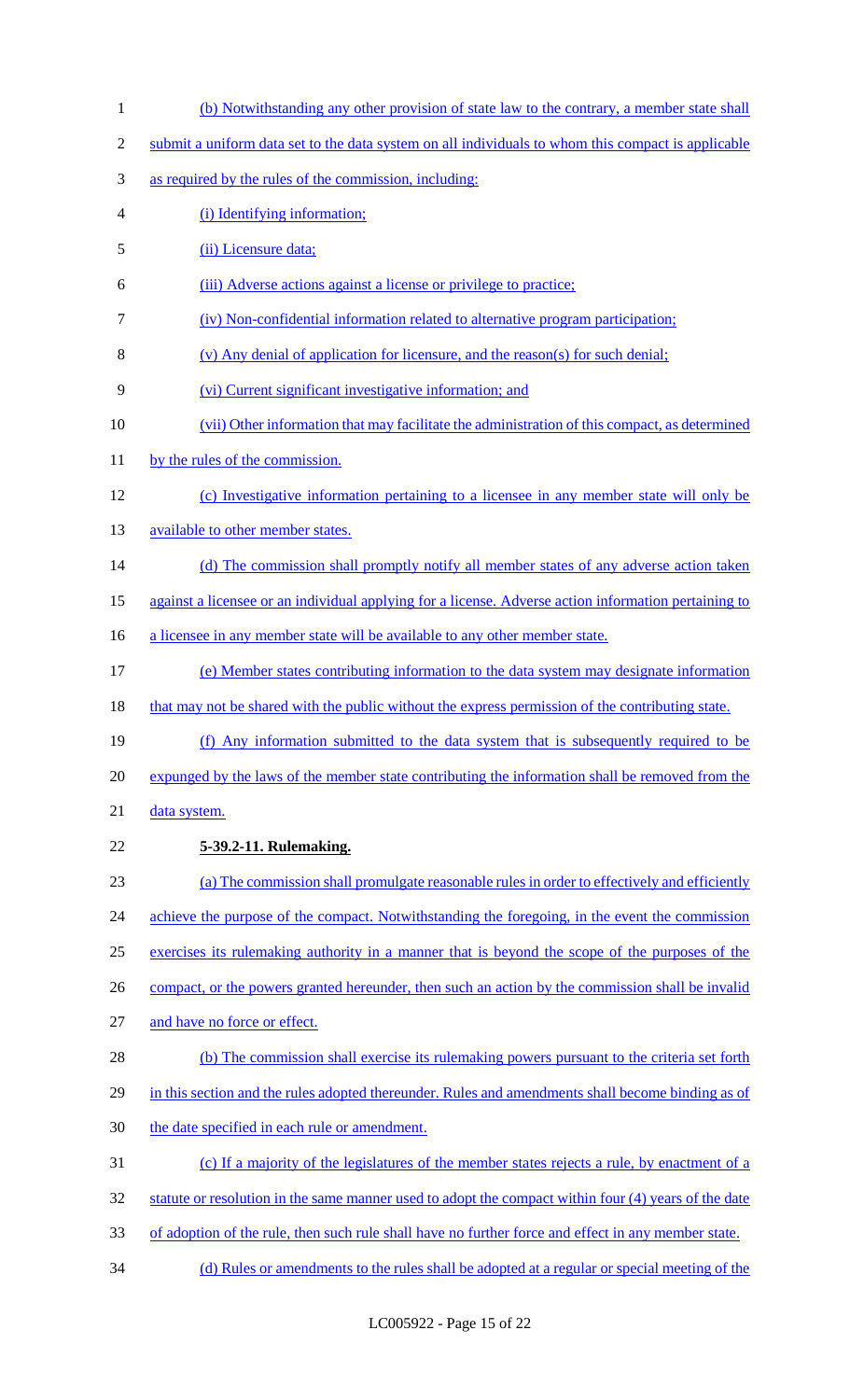1 commission.

| $\mathbf{2}$   | (e) Prior to promulgation and adoption of a final rule or rules by the commission, and at               |
|----------------|---------------------------------------------------------------------------------------------------------|
| 3              | least thirty (30) days in advance of the meeting at which the rule or rules will be considered and      |
| $\overline{4}$ | voted upon, the commission shall file a notice of proposed rulemaking:                                  |
| 5              | (1) On the website of the commission or other publicly accessible platform; and                         |
| 6              | (2) On the website of each member state professional counseling licensing board or other                |
| 7              | publicly accessible platform or the publication in which each state would otherwise publish             |
| $8\,$          | proposed rules.                                                                                         |
| 9              | (f) The notice of proposed rulemaking shall include:                                                    |
| 10             | (1) The proposed time, date, and location of the meeting in which the rule will be                      |
| 11             | considered and voted upon;                                                                              |
| 12             | (2) The text of the proposed rule or amendment and the reason for the proposed rule;                    |
| 13             | (3) A request for comments on the proposed rule from any interested person; and                         |
| 14             | (4) The manner in which interested persons may submit notice to the commission of their                 |
| 15             | intention to attend the public hearing and any written comments.                                        |
| 16             | (g) Prior to adoption of a proposed rule, the commission shall allow persons to submit                  |
| 17             | written data, facts, opinions, and arguments, which shall be made available to the public.              |
| 18             | (h) The commission shall grant an opportunity for a public hearing before it adopts a rule              |
| 19             | or amendment if a hearing is requested by:                                                              |
| 20             | $(1)$ At least twenty-five $(25)$ persons;                                                              |
| 21             | (2) A state or federal governmental subdivision or agency; or                                           |
| 22             | (3) An association having at least twenty-five (25) members.                                            |
| 23             | (i) If a hearing is held on the proposed rule or amendment, the commission shall publish                |
| 24             | the place, time, and date of the scheduled public hearing. If the hearing is held via electronic means, |
| 25             | the commission shall publish the mechanism for access to the electronic hearing.                        |
| 26             | (1) All persons wishing to be heard at the hearing shall notify the executive director of the           |
| 27             | commission or other designated member in writing of their desire to appear and testify at the           |
| 28             | hearing not less than five (5) business days before the scheduled date of the hearing.                  |
| 29             | (2) Hearings shall be conducted in a manner providing each person who wishes to comment                 |
| 30             | a fair and reasonable opportunity to comment orally or in writing.                                      |
| 31             | (3) All hearings will be recorded. A copy of the recording will be made available on                    |
| 32             | request.                                                                                                |
| 33             | (4) Nothing in this section shall be construed as requiring a separate hearing on each rule.            |
| 34             | Rules may be grouped for the convenience of the commission at hearings required by this section.        |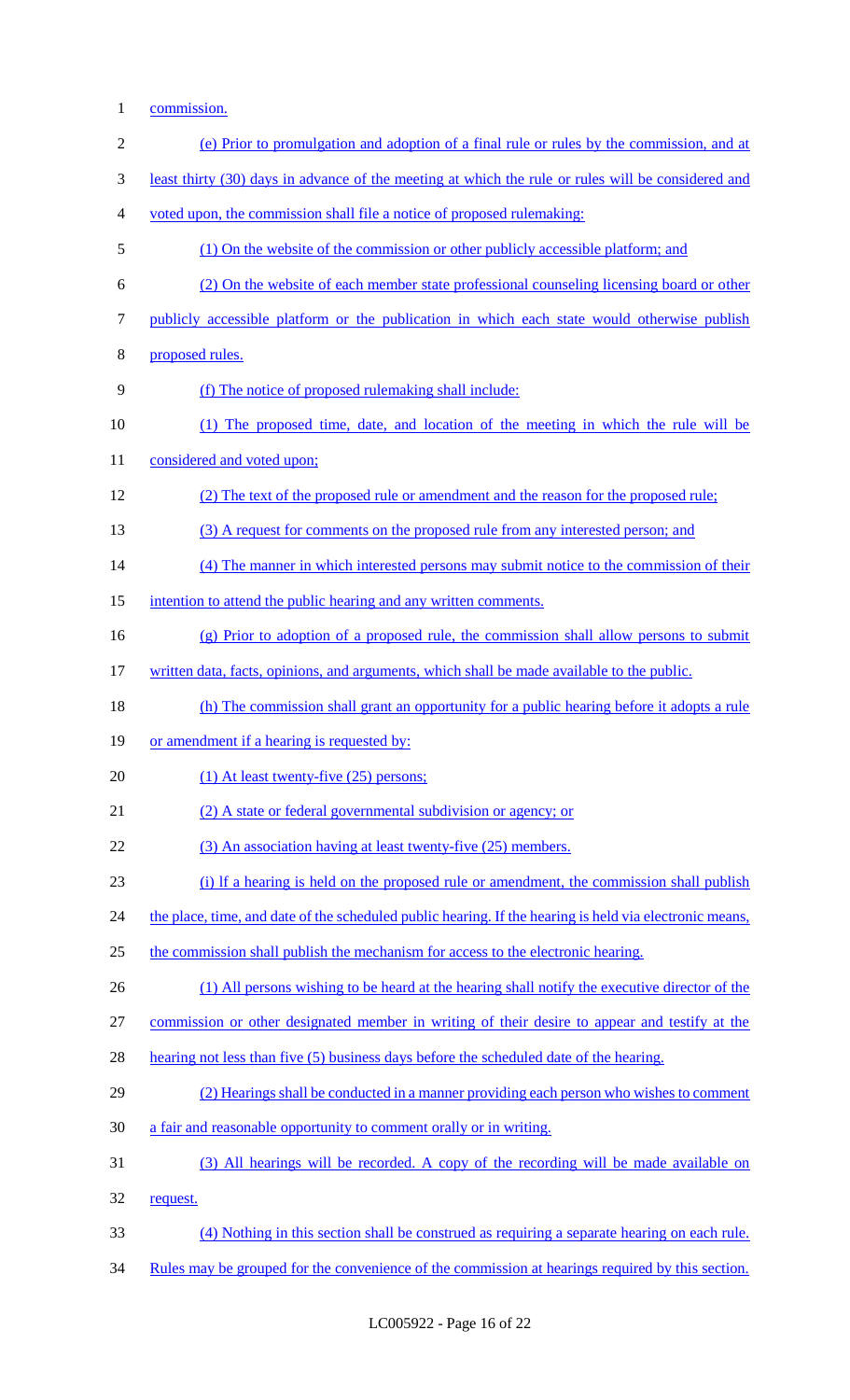| 1              | (j) Following the scheduled hearing date, or by the close of business on the scheduled                |
|----------------|-------------------------------------------------------------------------------------------------------|
| $\overline{2}$ | hearing date if the hearing was not held, the commission shall consider all written and oral          |
| 3              | comments received.                                                                                    |
| 4              | (k) If no written notice of intent to attend the public hearing by interested parties is              |
| 5              | received, the commission may proceed with promulgation of the proposed rule without a public          |
| 6              | hearing.                                                                                              |
| $\tau$         | (1) The commission shall, by majority vote of all members, take final action on the proposed          |
| 8              | rule and shall determine the effective date of the rule, if any, based on the rule making record and  |
| 9              | the full text of the rule.                                                                            |
| 10             | (m) Upon determination that an emergency exists, the commission may consider and adopt                |
| 11             | an emergency rule without prior notice, opportunity for comment, or hearing; provided that, the       |
| 12             | usual rulemaking procedures provided in the compact and in this section shall be retroactively        |
| 13             | applied to the rule as soon as reasonably possible, in no event later than ninety (90) days after the |
| 14             | effective date of the rule. For the purposes of this provision, an emergency rule is one that must be |
| 15             | adopted immediately in order to:                                                                      |
| 16             | (i) Meet an imminent threat to public health, safety, or welfare;                                     |
| 17             | (ii) Prevent a loss of commission or member state funds;                                              |
| 18             | (iii) Meet a deadline for the promulgation of an administrative rule that is established by           |
| 19             | federal law or rule; or                                                                               |
| 20             | (iv) Protect public health and safety.                                                                |
| 21             | (n) The commission or an authorized committee of the commission may direct revisions to               |
| 22             | a previously adopted rule or amendment for purposes of correcting typographical errors, errors in     |
| 23             | format, errors in consistency, or grammatical errors. Public notice of any revisions shall be posted  |
| 24             | on the website of the commission. The revision shall be subject to challenge by any person for a      |
| 25             | period of thirty (30) days after posting. The revision may be challenged only on grounds that the     |
| 26             | revision results in a material change to a rule. A challenge shall be made in writing and delivered   |
| 27             | to the chair of the commission prior to the end of the notice period. If no challenge is made, the    |
| 28             | revision will take effect without further action. If the revision is challenged, the revision may not |
| 29             | take effect without the approval of the commission.                                                   |
| 30             | 5-39.2-12. Oversight, dispute resolution and enforcement.                                             |
| 31             |                                                                                                       |
|                | (a) Oversight.                                                                                        |
| 32             | (1) The executive, legislative, and judicial branches of state government in each member              |
| 33             | state shall enforce this compact and take all actions necessary and appropriate to effectuate the     |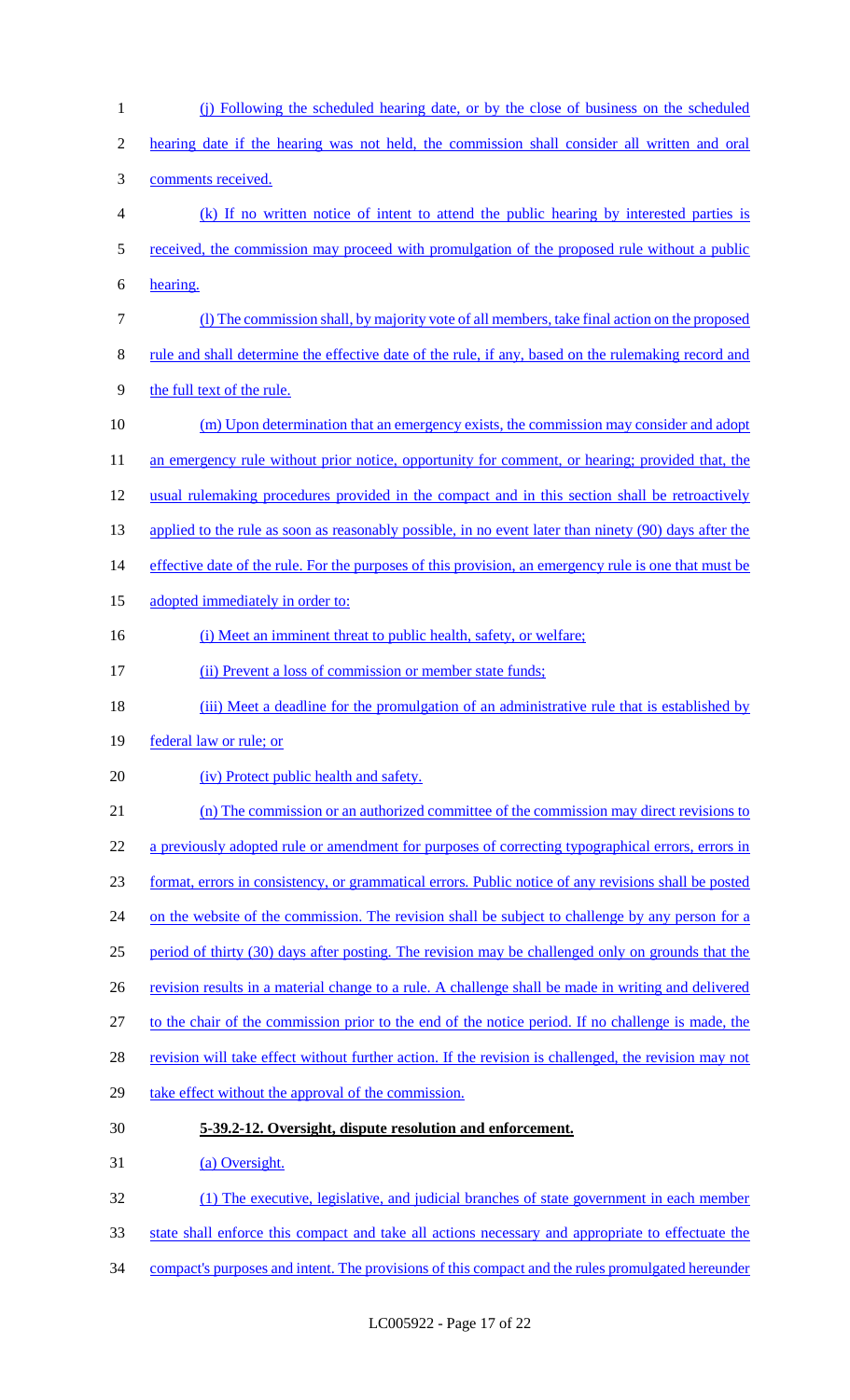1 shall have standing as statutory law.

| $\overline{2}$ | (2) All courts shall take judicial notice of the compact and the rules in any judicial or              |
|----------------|--------------------------------------------------------------------------------------------------------|
|                |                                                                                                        |
| 3              | administrative proceeding in a member state pertaining to the subject matter of this compact which     |
| 4              | may affect the powers, responsibilities, or actions of the commission.                                 |
| 5              | (3) The commission shall be entitled to receive service of process in any such proceeding              |
| 6              | and shall have standing to intervene in such a proceeding for all purposes. Failure to provide service |
| 7              | of process to the commission shall render a judgment or order void as to the commission, this          |
| 8              | compact, or promulgated rules.                                                                         |
| 9              | (b) Default, technical assistance, and termination.                                                    |
| 10             | (1) If the commission determines that a member state has defaulted in the performance of               |
| 11             | its obligations or responsibilities under this compact or the promulgated rules, the commission        |
| 12             | shall:                                                                                                 |
| 13             | (i) Provide written notice to the defaulting state and other member states of the nature of            |
| 14             | the default, the proposed means of curing the default and/or any other action to be taken by the       |
| 15             | commission; and                                                                                        |
| 16             | (ii) Provide remedial training and specific technical assistance regarding the default.                |
| 17             | (c) If a state in default fails to cure the default, the defaulting state may be terminated from       |
| 18             | the compact upon an affirmative vote of a majority of the member states, and all rights, privileges    |
| 19             | and benefits conferred by this compact may be terminated on the effective date of termination. A       |
| 20             | cure of the default does not relieve the offending state of obligations or liabilities incurred during |
| 21             | the period of default.                                                                                 |
| 22             | (d) Termination of membership in the compact shall be imposed only after all other means               |
| 23             | of securing compliance have been exhausted. Notice of intent to suspend or terminate shall be given    |
| 24             | by the commission to the governor, the majority and minority leaders of the defaulting state's         |
| 25             | legislature, and each of the member states.                                                            |
| 26             | (e) A state that has been terminated is responsible for all assessments, obligations, and              |
| 27             | liabilities incurred through the effective date of termination, including obligations that extend      |
| 28             | beyond the effective date of termination.                                                              |
| 29             | (f) The commission shall not bear any costs related to a state that is found to be in default          |
| 30             | or that has been terminated from the compact, unless agreed upon in writing between the                |
| 31             | commission and the defaulting state.                                                                   |
| 32             | $(g)$ The defaulting state may appeal the action of the commission by petitioning the U.S.             |
| 33             | District Court for the District of Columbia or the federal district where the commission has its       |
| 34             | principal offices. The prevailing member shall be awarded all costs of such litigation, including      |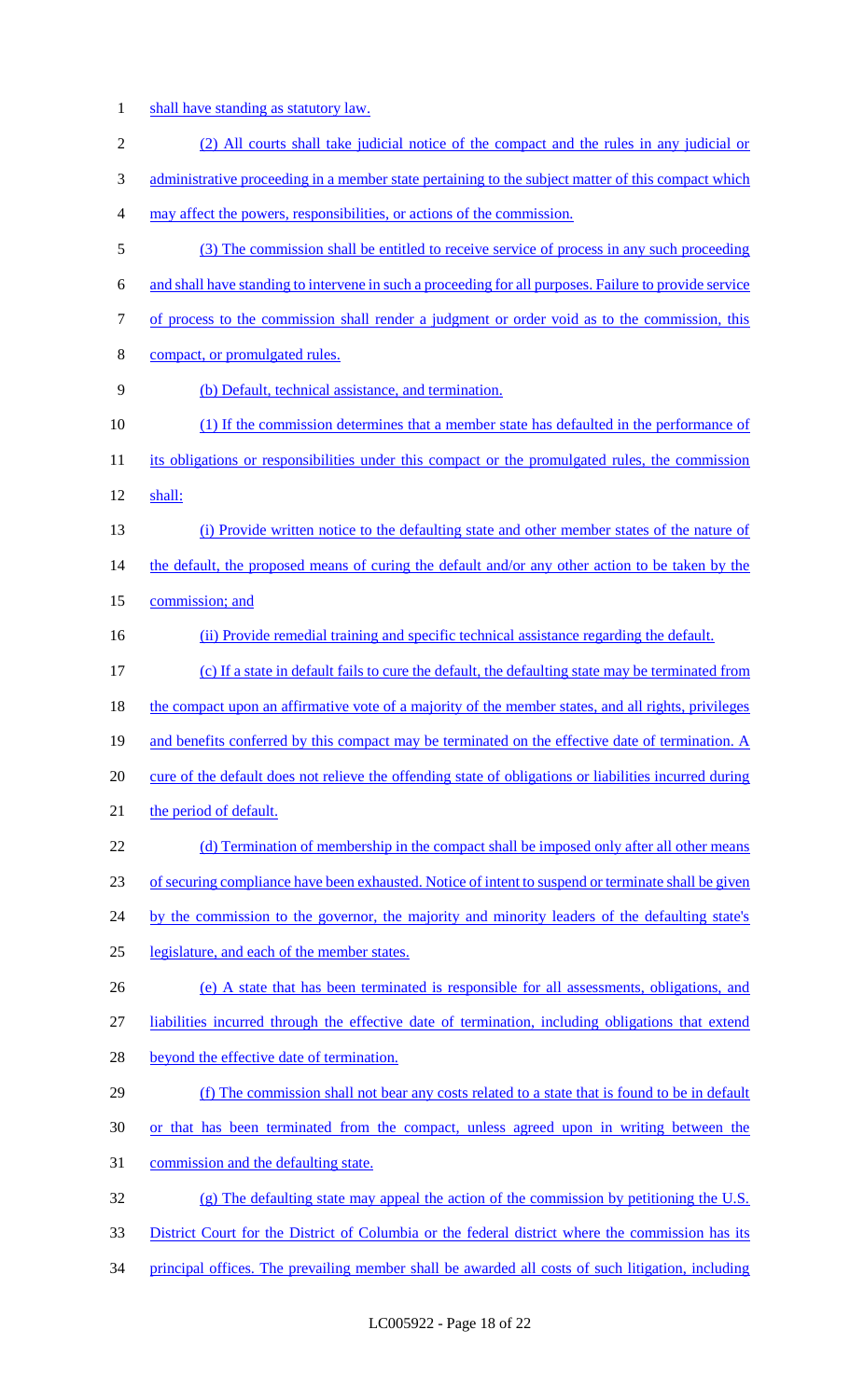- reasonable attorneys' fees.
- 2 (h) Dispute Resolution. (1) Upon request by a member state, the commission shall attempt to resolve disputes related to the compact that arise among member states and between member and non-member states. (2) The commission shall promulgate a rule providing for both mediation and binding dispute resolution for disputes as appropriate. (i) Enforcement. (1) The commission, in the reasonable exercise of its discretion, shall enforce the 10 provisions and rules of this compact. (2) By majority vote, the commission may initiate legal action in the United States District Court for the District of Columbia or the federal district where the commission has its principal 13 offices against a member state in default to enforce compliance with the provisions of the compact 14 and its promulgated rules and bylaws. The relief, sought may include both injunctive relief and 15 damages. In the event judicial enforcement is necessary, the prevailing member shall be awarded 16 all costs of such litigation, including reasonable attorneys' fees. (3) The remedies herein shall not be the exclusive remedies of the commission. The 18 commission may pursue any other remedies available under federal or state law. **5-39.2-13. Date of implementation of the counseling compact commission and associated rules, withdrawal and amendment.**  (a) The compact shall come into effect on the date on which the compact statute is enacted 22 into law in the tenth member state. The provisions, which become effective at that time, shall be limited to the powers granted to the commission relating to assembly and the promulgation of rules. 24 Thereafter, the commission shall meet and exercise rulemaking powers necessary for the implementation and administration of the compact. 26 (b) Any state that joins the compact subsequent to the commission's initial adoption of the rules shall be subject to the rules as they exist on the date on which the compact becomes law in 28 that state. Any rule that has been previously adopted by the commission shall have the full force and effect of law on the day the compact becomes law in that state. (c) Any member state may withdraw from this compact by enacting a statute repealing the same. (i) A member state's withdrawal shall not take effect until six (6) months after enactment of the repealing statute. (ii) Withdrawal shall not affect the continuing requirement of the withdrawing state's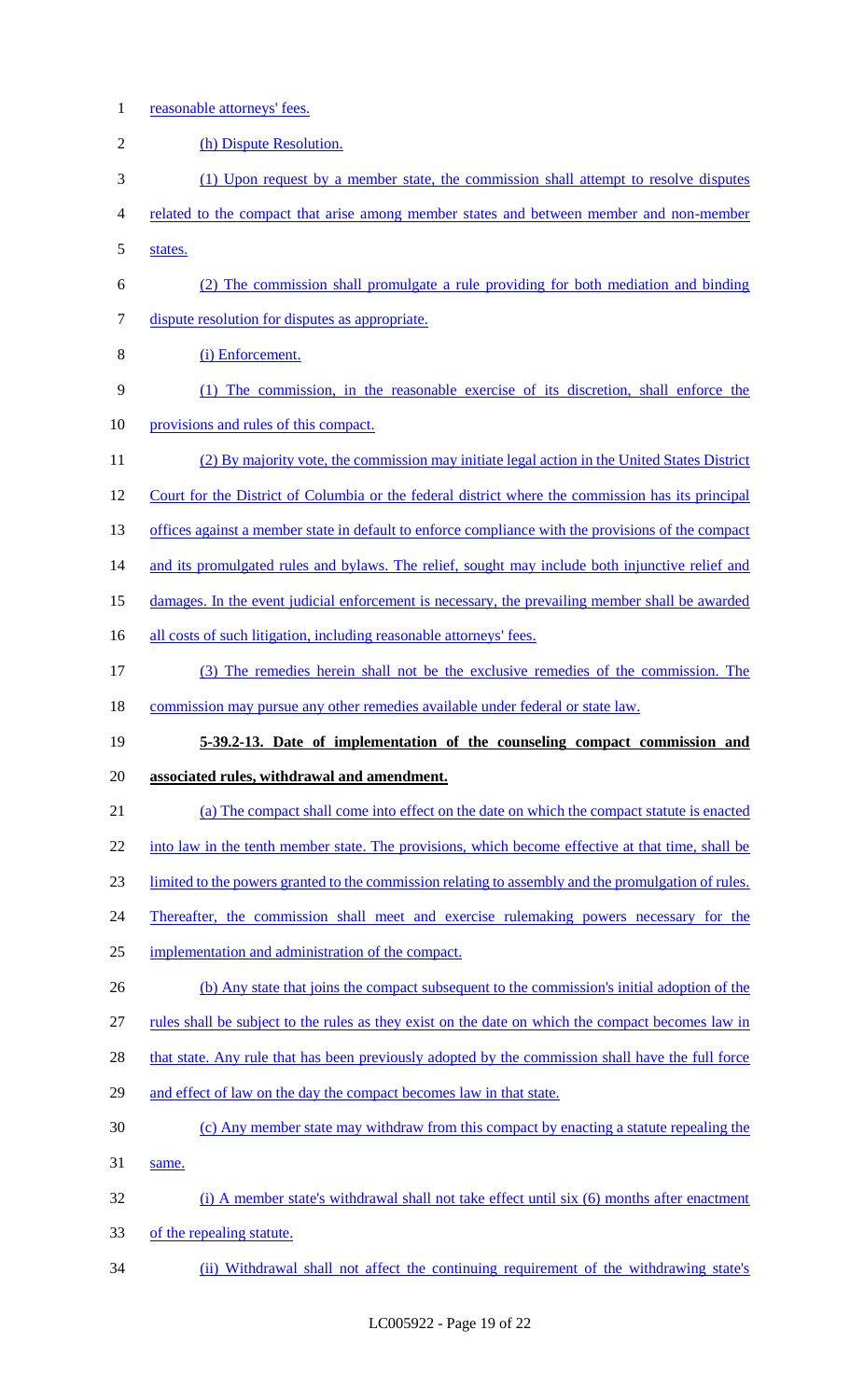- 1 professional counseling licensing board to comply with the investigative and adverse action
- reporting requirements of this compact prior to the effective date of withdrawal.
- (d) Nothing contained in this compact shall be construed to invalidate or prevent any
- professional counseling licensure agreement or other cooperative arrangement between a member
- 5 state and a non-member state that does not conflict with the provisions of this compact.
- (e) This compact may be amended by the member states. No amendment to this compact
- 
- shall become effective and binding upon any member state until it is enacted into the laws of all
- member states.
- 

### **5-39.2-14. Construction and severability.**

- This compact shall be liberally construed in order to effectuate the purposes thereof. The
- 11 provisions of this compact shall be severable and if any phrase, clause, sentence or provision of
- 12 this compact is declared to be contrary to the constitution of any member state or of the United
- 13 States or the applicability thereof to any government, agency, person or circumstance is held
- 14 invalid, the validity of the remainder of this compact and the applicability thereof to any
- government, agency, person or circumstance shall not be affected thereby. If this compact shall be
- 16 held contrary to the constitution of any member state, the compact shall remain in full force and
- effect as to the remaining member states and in full force and effect as to the member state affected
- 18 as to all severable matters.

### **5-39.2-15. Binding effect of compact and other laws.**

- (a) A licensee providing professional counseling services in a remote state under the
- privilege to practice shall adhere to the laws and regulations, including scope of practice, of the
- 22 remote state.
- (b) Nothing herein prevents the enforcement of any other law of a member state that is not
- 24 inconsistent with the compact.
- (c) Any laws in a member state in conflict with the compact are superseded to the extent
- 26 of the conflict.
- (d) Any lawful actions of the commission, including all rules and bylaws properly 28 promulgated by the commission, are binding upon the member states.
- (e) All permissible agreements between the commission and the member states are binding
- in accordance with their terms.
- (f) In the event any provision of the compact exceeds the constitutional limits imposed on
- the legislature of any member state, the provision shall be ineffective to the extent of the conflict
- with the constitutional provision in question in that member state.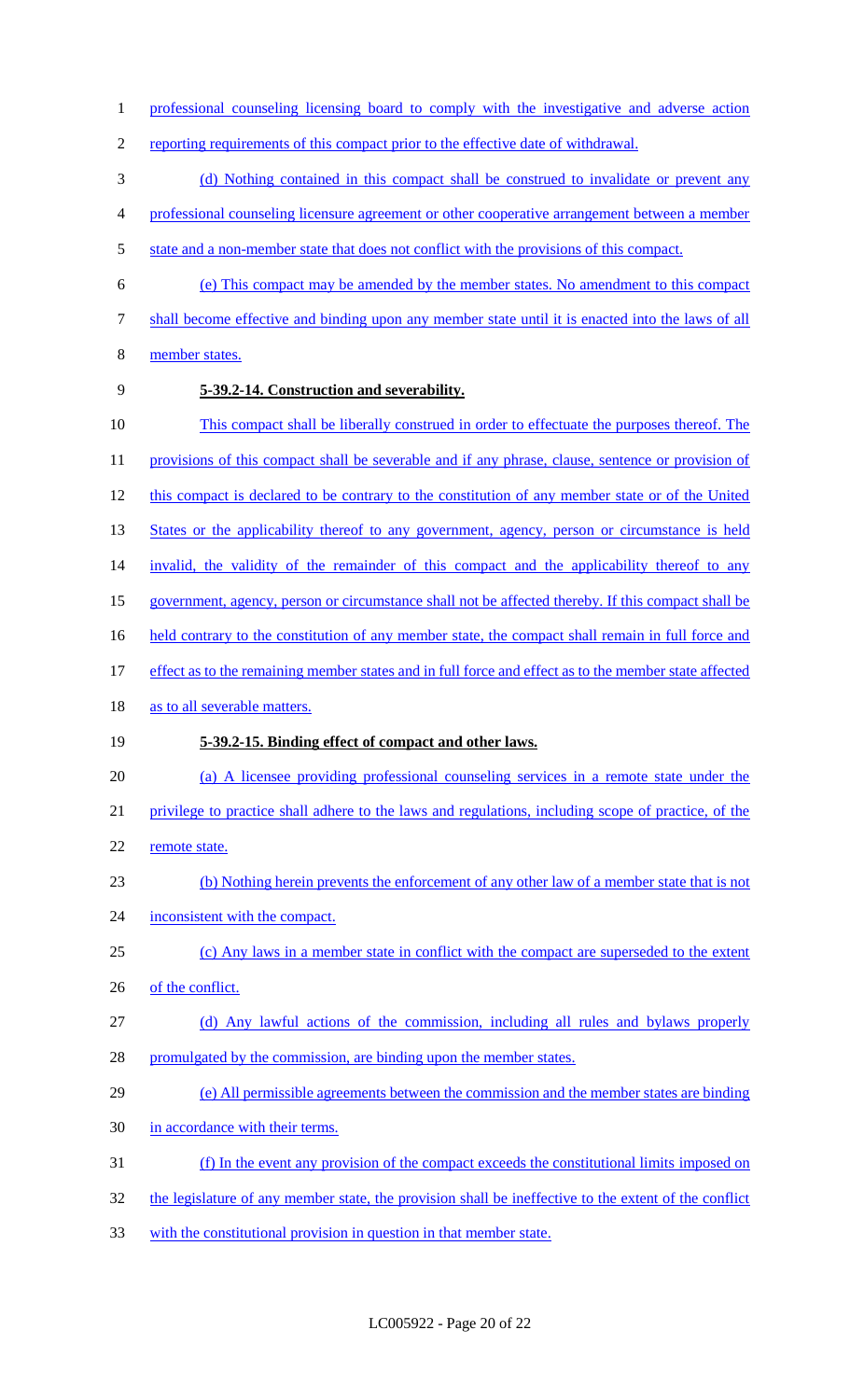- 1 SECTION 3. This act shall take effect upon passage by at least ten (10) states willing to
- 2 join as members of the compact

======== LC005922  $=$